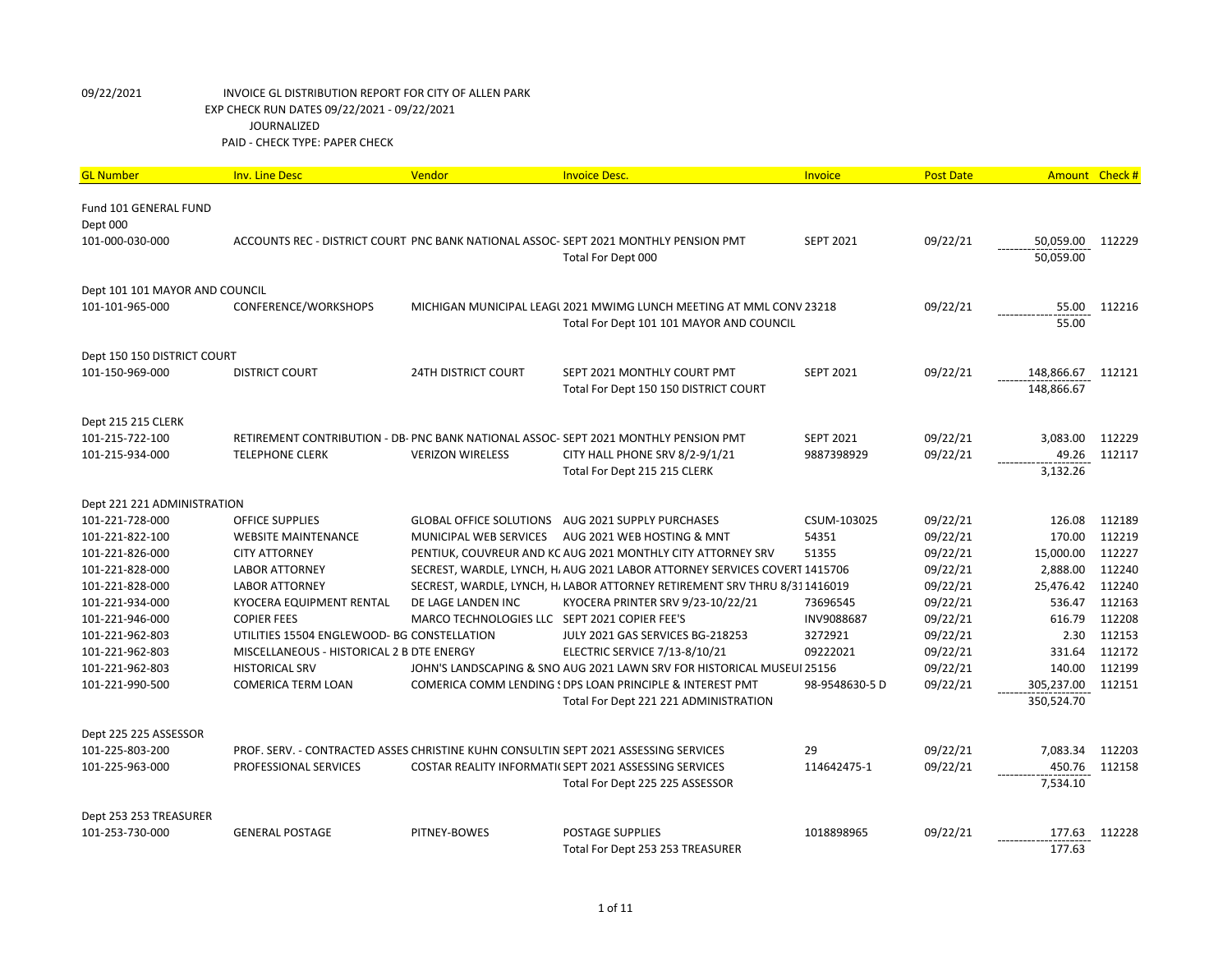| <b>GL Number</b>               | <b>Inv. Line Desc</b>                                | Vendor                     | <b>Invoice Desc.</b>                                                                           | <b>Invoice</b>   | <b>Post Date</b> | Amount Check # |        |
|--------------------------------|------------------------------------------------------|----------------------------|------------------------------------------------------------------------------------------------|------------------|------------------|----------------|--------|
| Dept 263 263 CITY HALL         |                                                      |                            |                                                                                                |                  |                  |                |        |
| 101-263-853-000                | <b>TELEPHONE B GRAHAM</b>                            | <b>VERIZON WIRELESS</b>    | CITY HALL PHONE SRV 8/2-9/1/21                                                                 | 9887398929       | 09/22/21         | 49.94          | 112117 |
| 101-263-920-000                | UTILITIES 6603 ALLEN RD- BG-3076 CONSTELLATION       |                            | JULY 2021 GAS SERVICES BG-307646                                                               | 3272918          | 09/22/21         | 0.00           | 112153 |
| 101-263-920-000                | UTILITIES- 6601 ALLEN RD - BG-30 CONSTELLATION       |                            | JULY 2021 GAS SERVICES BG-307011                                                               | 3272910          | 09/22/21         | 0.00           | 112153 |
| 101-263-920-000                | UTILITIES - 15915 SOUTHFIELD- BG CONSTELLATION       |                            | JULY 2021 GAS SERVICES BG-302830                                                               | 3272911          | 09/22/21         | 45.46          | 112153 |
| 101-263-920-000                | UTILITIES-15915 SOUTHFIELD                           | <b>DTE ENERGY</b>          | ELECTRIC SERVICE 7/13-8/10/21                                                                  | 09222021         | 09/22/21         | 8,327.86       | 112172 |
| 101-263-931-000                | <b>CITY HALL SUPPLIES</b>                            | <b>HINCKLEY SPRINGS</b>    | AUG 2021 CITY HALL & SUPPLY SRV REF#17305 17305203091021                                       |                  | 09/22/21         | 221.95         | 112112 |
| 101-263-931-000                | BUILDING MAINTENANCE CITY HAI CINTAS CORPORATION-300 |                            | RUG SRV CITY HALL & POLICE DEPT 8/30/21                                                        | 4094314530       | 09/22/21         | 188.92         | 112147 |
| 101-263-931-000                | BUILDING MAINTENANCE CITY HAI CINTAS CORPORATION-300 |                            | CITY HALL & POLICE DEPT RUG SRV 9/13/21                                                        | 4095609385       | 09/22/21         | 188.92         | 112147 |
| 101-263-931-000                | <b>BUILDING MAINTENANCE</b>                          |                            | KENCO FIRE EQUIPMENT, INC ANNUAL INSPECTION CITY HALL/POLICE FIRE E>210830-2                   |                  | 09/22/21         | 32.50          | 112200 |
| 101-263-931-000                | BUILDING MAINTENANCE CITY HAI CINTAS CORPORATION-300 |                            | CITY HALL & POLICE RUG SRV 8/23/21                                                             | 4093625965       | 09/22/21         | 188.92         | 112264 |
| 101-263-985-000                | CAPITAL OUTLAY-BUILDING LEASE SHREDCORP.             |                            | SHREDDING SRV CITY HALL 9/8/21                                                                 | 4196011          | 09/22/21         | 90.00          | 112242 |
|                                |                                                      |                            | Total For Dept 263 263 CITY HALL                                                               |                  |                  | 9,334.47       |        |
|                                |                                                      |                            |                                                                                                |                  |                  |                |        |
| Dept 277 CABLE/IT              |                                                      |                            |                                                                                                |                  |                  |                |        |
| 101-277-934-500                |                                                      |                            | IT SERVICES DEDICATED TUESDAY EXPERT TECHNOLOGY SERVIC IT TUESDAY DEDICATED SRV 8/15-8/28/21   | 03591            | 09/22/21         | 1,280.00       | 112179 |
| 101-277-984-000                |                                                      |                            | COMPUTER EQUIPMENT/SOFTWA ADVANCED LIGHTING & SOUI WINDSCREENS FOR COUNCIL CHANBER MICRO 18142 |                  | 09/22/21         | 167.19         | 112123 |
|                                |                                                      |                            | Total For Dept 277 CABLE/IT                                                                    |                  |                  | 1,447.19       |        |
|                                |                                                      |                            |                                                                                                |                  |                  |                |        |
| Dept 305 305 POLICE DEPARTMENT |                                                      |                            |                                                                                                |                  |                  |                |        |
| 101-305-722-100                |                                                      |                            | RETIREMENT CONTRIBUTION - DB- PNC BANK NATIONAL ASSOC-SEPT 2021 MONTHLY PENSION PMT            | <b>SEPT 2021</b> | 09/22/21         | 102,225.00     | 112229 |
| 101-305-729-000                | K-9 SUPPLIES                                         | AAA PET SERVICES           | <b>BOARDING FOR ENZO</b>                                                                       | 14               | 09/22/21         | 200.00         | 112122 |
| 101-305-761-000                | PRISONER BOARD                                       | <b>STATE OF MICHIGAN</b>   | LIVE SCAN POLICE SRV                                                                           | 551-590347       | 09/22/21         | 129.75         | 112135 |
| 101-305-761-000                | <b>PRISONER BOARD</b>                                | <b>JABLONSKI ERIK</b>      | REIMBURSEMENT FOR PRISON FOOD                                                                  | REIMBURSEMENT    | 09/22/21         | 30.76          | 112198 |
| 101-305-761-000                | PRISONER BOARD 75337                                 | ONE HOUR MARTININZING      | CLEANING SERVICES ON PRISONER BLANKETS 1                                                       |                  | 09/22/21         | 232.00         | 112223 |
| 101-305-761-000                | <b>PRISONER BOARD</b>                                |                            | WAYNE COUNTY - ACCTS. RECPRISONER HOUSING 06/2021                                              | 307770           | 09/22/21         | 105.00         | 112256 |
| 101-305-805-000                | <b>VEHICLE TOWING</b>                                | <b>CITY TOWING</b>         | 23 VEHICLES TOWED, 7 PERSONAL 9/1/21-9/15, 9/1-9/15/21                                         |                  | 09/22/21         | 4,865.00       | 112149 |
| 101-305-853-000                | <b>TELEPHONE</b>                                     |                            | AMERICAN MESSAGING LLC CHAPLAIN PAGER SRV 9/15-10/14/21                                        | Z1319539VI       | 09/22/21         | 16.55          | 112125 |
| 101-305-931-000                | <b>BUILDING MAINTENANCE</b>                          |                            | KENCO FIRE EQUIPMENT, INC ANNUAL INSPECTION CITY HALL/POLICE FIRE E) 210830-2                  |                  | 09/22/21         | 32.50          | 112200 |
| 101-305-934-000                | <b>EQUIPMENT MAINTENANCE</b>                         | CDW GOVERNMENT, LLC        | IT EQUIPMENT POLICE DEPT                                                                       | K125219          | 09/22/21         | 329.76         | 112146 |
| 101-305-934-500                | <b>COMPUTER BREAK-FIX</b>                            |                            | EXPERT TECHNOLOGY SERVIC COMPUTER SERVICES POLICE DEPT                                         | 03624            | 09/22/21         | 135.00         | 112179 |
| 101-305-935-000                | COMPUTER SOFTWARE MAINTEN/THOMSON REUTERS-WEST       |                            | AUG 2021 ON LINE SOFTWARE SRV                                                                  | 844930154        | 09/22/21         | 218.73         | 112249 |
| 101-305-939-000                | <b>VEHICLE MAINTENANCE</b>                           |                            | BAKER'S GAS & WELDING SUI AUG 2021 CYLINDER RENTAL                                             | 09257233         | 09/22/21         | 27.57          | 112131 |
| 101-305-939-000                | <b>VEHICLE MAINTENANCE</b>                           | CLASSIC AUTO WASH INC.     | AUG 2021 CAR SERVICES                                                                          | 2026             | 09/22/21         | 179.40         | 112150 |
| 101-305-939-000                | <b>VEHICLE MAINTENANCE</b>                           | <b>GLENDALE AUTO VALUE</b> | <b>PARTS</b>                                                                                   | 359-225131       | 09/22/21         | 45.89          | 112186 |
| 101-305-939-000                | <b>VEHICLE MAINTENANCE</b>                           | <b>GLENDALE AUTO VALUE</b> | <b>PARTS</b>                                                                                   | 359-225266       | 09/22/21         | 77.04          | 112186 |
| 101-305-939-000                | <b>VEHICLE MAINTENANCE</b>                           | <b>GLENDALE AUTO VALUE</b> | PARTS FOR 2013 FORD POLICE VEHICLE                                                             | 359-225029       | 09/22/21         | 45.09          | 112186 |
| 101-305-939-000                | <b>VEHICLE MAINTENANCE</b>                           | <b>GLENDALE AUTO VALUE</b> | RET PROD FROM INV 225125                                                                       | CM359-225263     | 09/22/21         | (60.00)        | 112186 |
| 101-305-939-000                | <b>VEHICLE MAINTENANCE</b>                           | <b>GLENDALE AUTO VALUE</b> | PARTS FOR 2014 POLICE VEHICLE                                                                  | 359-225125       | 09/22/21         | 148.02         | 112186 |
| 101-305-939-000                | <b>VEHICLE MAINTENANCE</b>                           | <b>GLENDALE AUTO VALUE</b> | PARTS FOR 2013 FORD POLICE VEHICLE                                                             | 359-224981       | 09/22/21         | 11.89          | 112186 |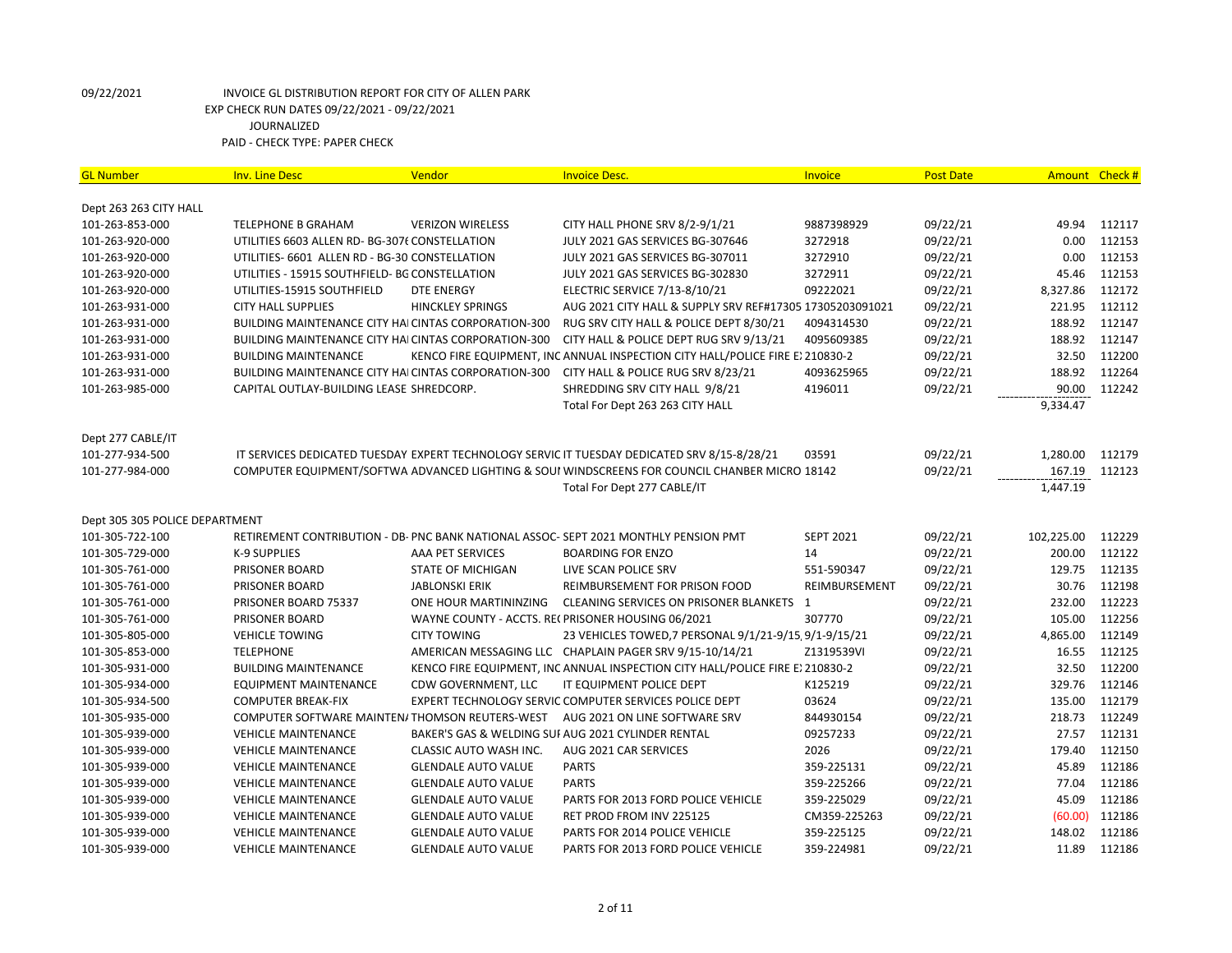| <b>GL Number</b>                                | <b>Inv. Line Desc</b>                          | Vendor                                               | <b>Invoice Desc.</b>                                                                | <b>Invoice</b>              | <b>Post Date</b> | Amount Check # |        |
|-------------------------------------------------|------------------------------------------------|------------------------------------------------------|-------------------------------------------------------------------------------------|-----------------------------|------------------|----------------|--------|
| 101-305-939-000                                 | <b>VEHICLE MAINTENANCE</b>                     | <b>GLENDALE AUTO VALUE</b>                           | <b>PARTS</b>                                                                        | 359-225746                  | 09/22/21         | 25.66          | 112186 |
| 101-305-939-000                                 | <b>VEHICLE MAINTENANCE</b>                     | <b>GLENDALE AUTO VALUE</b>                           | PARTS FOR 2013 FORD POLICE VEHICLE                                                  | 359-224979                  | 09/22/21         | 416.24         | 112186 |
| 101-305-939-000                                 | <b>VEHICLE MAINTENANCE</b>                     | SAFETY-KLEEN                                         | <b>SUPPLIES</b>                                                                     | 86731005                    | 09/22/21         | 69.87          | 112237 |
| 101-305-939-000                                 | <b>VEHICLE MAINTENANCE</b>                     | <b>VILLAGE FORD</b>                                  | <b>PARTS</b>                                                                        | 557015                      | 09/22/21         | 125.42         | 112254 |
| 101-305-939-000                                 | <b>VEHICLE MAINTENANCE</b>                     | <b>VILLAGE FORD</b>                                  | <b>PARTS</b>                                                                        | 555842                      | 09/22/21         | 209.14         | 112254 |
| 101-305-939-000                                 | <b>VEHICLE MAINTENANCE</b>                     | <b>VILLAGE FORD</b>                                  | <b>PARTS</b>                                                                        | 557958                      | 09/22/21         | 265.38         | 112254 |
| 101-305-958-000                                 | <b>MEMBERSHIP &amp; DUES</b>                   | FRANCO, CHRISTOPHER                                  | REIMBURSEMENT FOR CANINIE HANDLER DUES REIMBURSEMENT                                |                             | 09/22/21         | 25.00          | 112183 |
| 101-305-958-000                                 | <b>MEMBERSHIP &amp; DUES</b>                   |                                                      | MICHIGAN ASSOC. OF CHIEF (MEMBERSHIP FEE FOR CHIEF EGAN                             | 300006526                   | 09/22/21         | 115.00         | 112211 |
| 101-305-960-000                                 | <b>EDUCATION &amp; TRAINING</b>                | <b>COURTYARD MT PLEASANT</b>                         | TRAINING EXPENSE OFC P MOORE 10/12-10/1498226079                                    |                             | 09/22/21         | 208.68         | 112159 |
| 101-305-960-000                                 | <b>EDUCATION &amp; TRAINING</b>                | COURTYARD MT PLEASANT                                | TRAINING EXPENSE OFC S HARVEY 10/12-10/14 98225964                                  |                             | 09/22/21         | 208.68         | 112159 |
| 101-305-962-000                                 | <b>MISCELLANEOUS</b>                           | DURBIN, GARY                                         | REIMBURSEMENT FOR IMPOUND YARD SUPPLI REIMBURSEMENT                                 |                             | 09/22/21         | 210.94         | 112177 |
|                                                 |                                                |                                                      | Total For Dept 305 305 POLICE DEPARTMENT                                            |                             |                  | 110,874.96     |        |
|                                                 |                                                |                                                      |                                                                                     |                             |                  |                |        |
| Dept 340 340 FIRE DEPARTMENT<br>101-340-722-100 |                                                |                                                      | RETIREMENT CONTRIBUTION - DB PNC BANK NATIONAL ASSOC- SEPT 2021 MONTHLY PENSION PMT | <b>SEPT 2021</b>            | 09/22/21         | 68,150.00      | 112229 |
| 101-340-757-000                                 | <b>OPERATING SUPPLIES</b>                      |                                                      | APOLLO FIRE EQUIPMENT CO OPERATING SUPPLIES FIRE DEPT                               | 106926                      | 09/22/21         | 317.01         | 112126 |
|                                                 |                                                |                                                      |                                                                                     |                             |                  | 299.94         | 112222 |
| 101-340-757-000                                 | <b>OPERATING SUPPLIES</b>                      | NETWORK SERVICES COMPAI OPERATING SUPPLIES           |                                                                                     | 6726948-00                  | 09/22/21         | 919.50         | 112230 |
| 101-340-757-000                                 | <b>OPERATING SUPPLIES</b>                      | RISE ABOVE FIRE TRAINING LI OPERATING SUPPLIES       |                                                                                     | G21-0907                    | 09/22/21         |                |        |
| 101-340-757-500                                 | <b>RESCUE SUPPLIES</b>                         | J & B MEDICAL SUPPLY, INC. RESCUE SUPPLIES FIRE DEPT |                                                                                     | 7679414                     | 09/22/21         | 15.45          | 112197 |
| 101-340-757-500                                 | <b>RESCUE SUPPLIES</b>                         | J & B MEDICAL SUPPLY, INC. RESCUE SUPPLIES FIRE DEPT |                                                                                     | 7667266                     | 09/22/21         | 1,486.45       | 112197 |
| 101-340-757-500                                 | <b>RESCUE SUPPLIES</b>                         | TELEFLEX FUNDING LLC                                 | RESCUE SUPPLIES FIRE DEPT                                                           | 9504429780                  | 09/22/21         | 1,115.50       | 112247 |
| 101-340-768-000                                 | <b>UNIFORMS</b>                                | <b>WEST SHORE SERVICES</b>                           | UNIFORMS FOR FIRE DEPT                                                              | 25538                       | 09/22/21         | 438.14         | 112261 |
| 101-340-768-000                                 | <b>UNIFORMS</b>                                | <b>WEST SHORE SERVICES</b>                           | UNIFORMS FIRE DEPT                                                                  | 25621                       | 09/22/21         | 5,512.13       | 112261 |
| 101-340-805-000                                 | AMBULANCE BILLING                              | ARBOR PROFESSIONAL SOLUT FIRE DEPT COLLECTION SRV    |                                                                                     | 010066852108310000 09/22/21 |                  | 18.21          | 112127 |
| 101-340-805-000                                 | AMBULANCE BILLING                              | STATE OF MICHIGAN                                    | QUALITY ASSURANCE ASSESSMENT 7/1/21-9/3 491-398745                                  |                             | 09/22/21         | 1,226.72       | 112244 |
| 101-340-853-000                                 | <b>TELEPHONE</b>                               | COMCAST                                              | FIRE DEPT SRV 9/6-10/5/21                                                           | 8529101680173474            | 09/22/21         | 254.85         | 112111 |
| 101-340-853-000                                 | <b>TELEPHONE ED CANN</b>                       | <b>VERIZON WIRELESS</b>                              | CITY HALL PHONE SRV 8/2-9/1/21                                                      | 9887398929                  | 09/22/21         | 505.87         | 112117 |
| 101-340-853-000                                 | TELEPHONE-FIRE CHIEF FAX & BAC AT & T          |                                                      | FIRE CHIEF FAX & BACKUP LINE 8/11-9/10/21                                           | 313928637709                | 09/22/21         | 701.27         | 112129 |
| 101-340-920-000                                 | UTILITIES- 6730 ROOSEVELT - BG-2 CONSTELLATION |                                                      | JULY 2021 GAS SERVICES BG-218249                                                    | 3272914                     | 09/22/21         | 0.00           | 112153 |
| 101-340-920-000                                 | UTILITIES- 6730 ROOSEVELT- BG-2: CONSTELLATION |                                                      | JULY 2021 GAS SERVICES BG-212667                                                    | 3272915                     | 09/22/21         | 0.00           | 112153 |
| 101-340-920-000                                 | UTILITIES- 6730 ROOSEVELT                      | <b>DTE ENERGY</b>                                    | ELECTRIC SERVICE 7/13-8/10/21                                                       | 09222021                    | 09/22/21         | 1,774.12       | 112172 |
| 101-340-931-000                                 | <b>BUILDING MAINTENANCE</b>                    | EXPERT HEATING & COOLING BUILDING MNT FIRE DEPT      |                                                                                     | W47871                      | 09/22/21         | 325.00         | 112178 |
| 101-340-931-000                                 | <b>BUILDING MAINTENANCE</b>                    | EXPERT HEATING & COOLING BLDG MNT FIRE DEPT          |                                                                                     | W47920                      | 09/22/21         | 257.00         | 112178 |
| 101-340-931-000                                 | <b>BUILDING MAINTENANCE</b>                    | FIRE SYSTEMS OF MICHIGAN, BUILDING MNT FIRE DEPT     |                                                                                     | 1823353                     | 09/22/21         | 192.50         | 112180 |
| 101-340-931-000                                 | <b>BUILDING MAINTENANCE</b>                    | ROCKET ENTERPRISE INC                                | <b>FLAG SERVICES</b>                                                                | 164528                      | 09/22/21         | 104.00         | 112234 |
| 101-340-931-000                                 | <b>BUILDING MAINTENANCE</b>                    | <b>ROSE PEST SOLUTIONS</b>                           | <b>BLDG MNT</b>                                                                     | 10631894                    | 09/22/21         | 52.00          | 112235 |
| 101-340-939-000                                 | <b>VEHICLE MAINTENANCE</b>                     |                                                      | BAKER'S GAS & WELDING SUI AUG 2021 CYLINDER RENTAL                                  | 09257233                    | 09/22/21         | 27.57          | 112131 |
| 101-340-939-000                                 | <b>VEHICLE MAINTENANCE</b>                     | <b>HALT FIRE</b>                                     | <b>FIRE VEHICLE MNT</b>                                                             | 445321                      | 09/22/21         | 1,520.84       | 112194 |
| 101-340-939-000                                 | <b>VEHICLE MAINTENANCE</b>                     | <b>MAJIK GRAPHICS</b>                                | REPLACE GRAPHICS ON VEH #51 FIRE DEPT                                               | 21648                       | 09/22/21         | 420.00         | 112207 |
| 101-340-939-000                                 | <b>VEHICLE MAINTENANCE</b>                     | SAFETY-KLEEN                                         | <b>SUPPLIES</b>                                                                     | 86731005                    | 09/22/21         | 69.87          | 112237 |
| 101-340-939-000                                 | <b>VEHICLE MAINTENANCE</b>                     | POMP'S TIRE SERVICE INC                              | PARTS & VEH SRV FIRE                                                                | 1470025254                  | 09/22/21         | 191.30         | 112255 |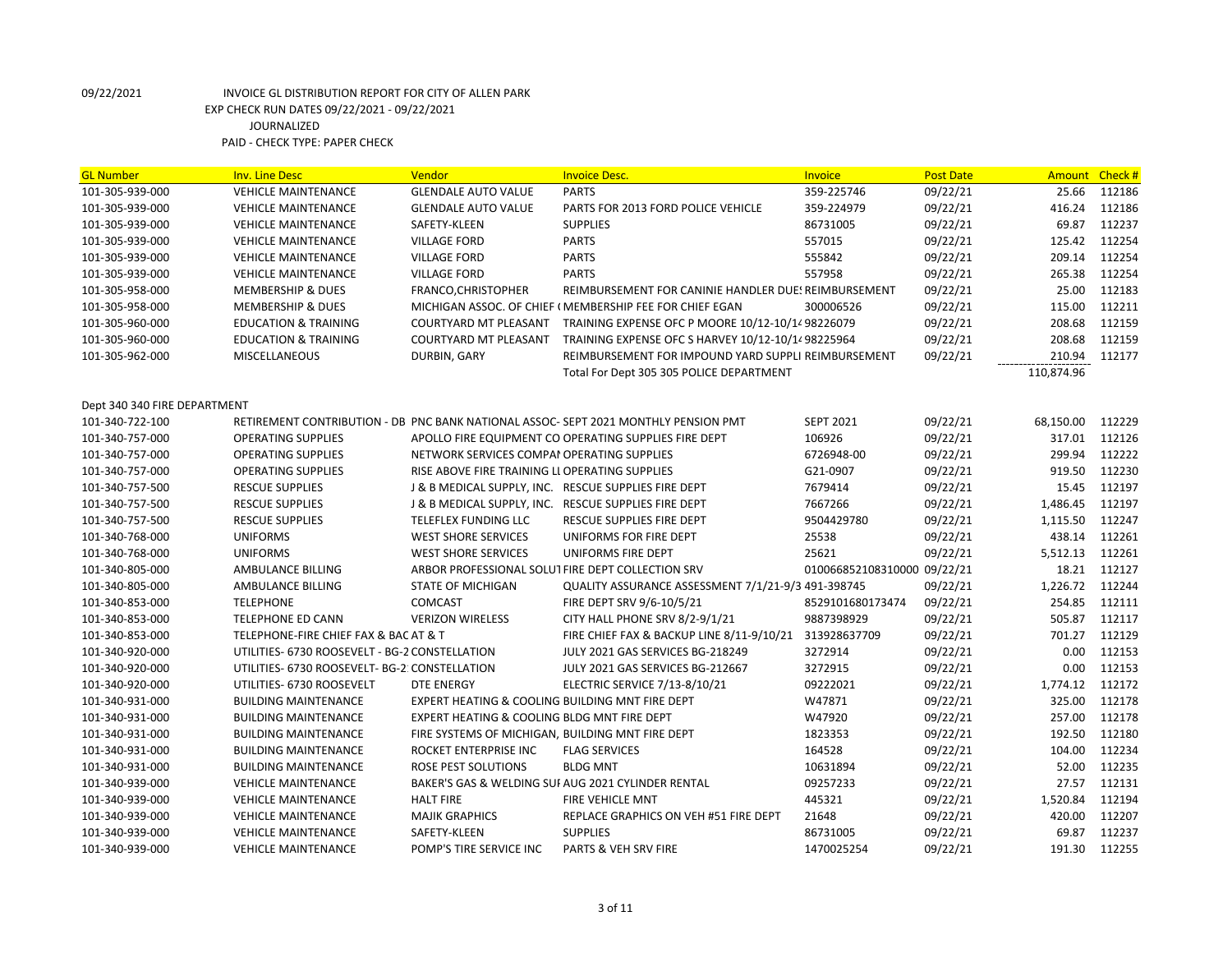| <b>GL Number</b>                          | <b>Inv. Line Desc</b>                       | Vendor                        | <b>Invoice Desc.</b>                                                                | Invoice          | <b>Post Date</b> | <b>Amount</b> | Check# |
|-------------------------------------------|---------------------------------------------|-------------------------------|-------------------------------------------------------------------------------------|------------------|------------------|---------------|--------|
| 101-340-958-000                           | <b>MEMBERSHIP &amp; DUES</b>                | HAMILTON, RICHARD             | REIMBURSEMENT FOR PARAMEDIC LICENSE RE REIMBURSEMENT                                |                  | 09/22/21         | 25.00         | 112196 |
| 101-340-961-000                           | <b>FIRE PREVENTION</b>                      |                               | NATIONAL FIRE PROTECTION- FIRE PREVENTION SUPPLIES                                  | 8022118Y         | 09/22/21         | 60.35         | 112220 |
|                                           |                                             |                               | Total For Dept 340 340 FIRE DEPARTMENT                                              |                  |                  | 85,980.59     |        |
|                                           |                                             |                               |                                                                                     |                  |                  |               |        |
| Dept 445 445 DEPARTMENT OF PUBLIC SERVICE |                                             |                               |                                                                                     |                  |                  |               |        |
| 101-445-722-100                           |                                             |                               | RETIREMENT CONTRIBUTION - DB- PNC BANK NATIONAL ASSOC-SEPT 2021 MONTHLY PENSION PMT | <b>SEPT 2021</b> | 09/22/21         | 12,667.00     | 112229 |
| 101-445-751-000                           | <b>GASOLINE</b>                             | RKA PETROLEUM                 | <b>SUPPLIES</b>                                                                     | 0256656          | 09/22/21         | 15,427.26     | 112266 |
| 101-445-757-000                           | <b>OPERATING SUPPLIES</b>                   | WEINGARTZ SUPPLY CO INC PARTS |                                                                                     | 20406210-00      | 09/22/21         | 1,199.99      | 112260 |
| 101-445-768-000                           | <b>BLDG MNT DPS</b>                         | <b>CINTAS CORPORATION-300</b> | DPS/WATER RUG SRV 8/19/21                                                           | 4093417056       | 09/22/21         | 46.50         | 112147 |
| 101-445-768-000                           | <b>BLDG MNT DPS</b>                         | <b>CINTAS CORPORATION-300</b> | DPS/WATER RUG SRV 8/12/21                                                           | 4092728440       | 09/22/21         | 46.50         | 112147 |
| 101-445-768-000                           | <b>BLDG MNT DPS</b>                         | <b>CINTAS CORPORATION-300</b> | WATER/DPS RUG SRV 8/5/21                                                            | 4092036050       | 09/22/21         | 46.50         | 112147 |
| 101-445-853-000                           | TELEPHONE R SHIPMAN                         | <b>VERIZON WIRELESS</b>       | CITY HALL PHONE SRV 8/2-9/1/21                                                      | 9887398929       | 09/22/21         | 49.48         | 112117 |
| 101-445-920-000                           | UTILITIES- 6450 ALLEN RD                    | <b>DTE ENERGY</b>             | ELECTRIC SERVICE 7/13-8/10/21                                                       | 09222021         | 09/22/21         | 218.81        | 112172 |
| 101-445-920-000                           | UTILITIES GARAGE APT R                      | <b>DTE ENERGY</b>             | GAS SERVICES 7/31-8/31/21                                                           | 09222021         | 09/22/21         | 34.22         | 112176 |
| 101-445-926-000                           | UTILITES 16430 ECORSE                       | <b>DTE ENERGY</b>             | ELECTRIC SERVICE 7/13-8/10/21                                                       | 09222021         | 09/22/21         | 115.57        | 112172 |
| 101-445-926-000                           | STREET LIGHTING TRAFFIC SIGNAL DTE ENERGY   |                               | STREETLIGHT SERVICES 7/8/21-9/1/21                                                  | 09222021         | 09/22/21         | 28,880.47     | 112175 |
| 101-445-931-000                           | <b>BUILDING MNT DPS</b>                     | <b>HINCKLEY SPRINGS</b>       | AUG 2021 RENTAL SRV DPS REF#21472965                                                | 21472968090621   | 09/22/21         | 37.50         | 112113 |
| 101-445-931-000                           | <b>BUILDING MAINTENANCE</b>                 | CORE & MAIN LP                | <b>PARTS</b>                                                                        | P235475          | 09/22/21         | 2,335.16      | 112156 |
| 101-445-931-000                           | <b>BUILDING MAINTENANCE</b>                 | CORE & MAIN LP                | <b>PARTS</b>                                                                        | P235453          | 09/22/21         | 4,462.28      | 112156 |
| 101-445-931-000                           | <b>BUILDING MAINTENANCE</b>                 | CORE & MAIN LP                | <b>PARTS</b>                                                                        | P235468          | 09/22/21         | 4,584.50      | 112156 |
| 101-445-931-000                           | <b>BUILDING MAINTENANCE</b>                 | ROCKET ENTERPRISE INC         | <b>FLAG SERVICES</b>                                                                | 164528           | 09/22/21         | 208.00        | 112234 |
| 101-445-934-500                           | COMPUTER SOFTWARE DPS                       | CDW GOVERNMENT, LLC           | IT EQUIPMENT FOR DPS                                                                | J566898          | 09/22/21         | 29.92         | 112146 |
| 101-445-934-500                           | COMPUTER SOFTWARE DPS                       | CDW GOVERNMENT, LLC           | IT EQUIPMENT FOR DPS                                                                | K133282          | 09/22/21         | 1,696.24      | 112146 |
| 101-445-934-500                           | <b>COMPUTER BREAK-FIX DPS</b>               |                               | EXPERT TECHNOLOGY SERVIC IT MNT ON JAMES FARMER EMAIL ISSUES                        | 03593            | 09/22/21         | 225.00        | 112179 |
| 101-445-939-000                           | <b>VEHICLE MAINTENANCE</b>                  |                               | VERIZON CONNECT NWF INC AUG 2021 WATER/DPS SERVICES                                 | 334000017611     | 09/22/21         | 180.02        | 112116 |
| 101-445-939-000                           | <b>VEHICLE MAINTENANCE</b>                  |                               | BAKER'S GAS & WELDING SUI AUG 2021 CYLINDER RENTAL                                  | 09257233         | 09/22/21         | 27.57         | 112131 |
| 101-445-939-000                           | <b>VEHICLE MAINTENANCE</b>                  | <b>BANDIT INDUSTRIES INC</b>  | <b>PARTS</b>                                                                        | 801181           | 09/22/21         | 73.74         | 112132 |
| 101-445-939-000                           | <b>VEHICLE MAINTENANCE</b>                  | BELL EQUIPMENT CO.            | <b>PARTS</b>                                                                        | P02288           | 09/22/21         | 3,291.06      | 112134 |
| 101-445-939-000                           | <b>VEHICLE MAINTENANCE</b>                  | <b>GLENDALE AUTO VALUE</b>    | <b>PARTS</b>                                                                        | 359-226019       | 09/22/21         | 165.18        | 112186 |
| 101-445-939-000                           | <b>VEHICLE MAINTENANCE</b>                  | <b>GLENDALE AUTO VALUE</b>    | RET PTS FROM INV 226019                                                             | CM359-226069     | 09/22/21         | (165.18)      | 112186 |
| 101-445-939-000                           | <b>VEHICLE MAINTENANCE</b>                  | <b>GLENDALE AUTO VALUE</b>    | <b>PARTS</b>                                                                        | 359-225262       | 09/22/21         | 14.36         | 112186 |
| 101-445-939-000                           | <b>VEHICLE MAINTENANCE</b>                  | SAFETY-KLEEN                  | <b>SUPPLIES</b>                                                                     | 86731005         | 09/22/21         | 69.87         | 112237 |
| 101-445-939-000                           | <b>VEHICLE MAINTENANCE</b>                  | WILLIAM F. SELL & SON         | <b>PARTS</b>                                                                        | 428496           | 09/22/21         | 195.96        | 112241 |
| 101-445-939-000                           | <b>VEHICLE MAINTENANCE</b>                  | POMP'S TIRE SERVICE INC       | SRV ON CAT 924K                                                                     | 1470024936       | 09/22/21         | 754.70        | 112255 |
| 101-445-939-000                           | <b>VEHICLE MAINTENANCE</b>                  | WEINGARTZ SUPPLY CO INC PARTS |                                                                                     | 10712022-00      | 09/22/21         | 40.99         | 112259 |
| 101-445-939-000                           | <b>VEHICLE MAINTENANCE</b>                  | WEINGARTZ SUPPLY CO INC PARTS |                                                                                     | 20406279-00      | 09/22/21         | 200.00        | 112260 |
|                                           |                                             |                               | Total For Dept 445 445 DEPARTMENT OF PUBLIC SERVICE                                 |                  |                  | 77,159.17     |        |
|                                           |                                             |                               |                                                                                     |                  |                  |               |        |
| Dept 707 707 PARKS & REC                  |                                             |                               |                                                                                     |                  |                  |               |        |
| 101-707-784-000                           | CRADLE PT HUMPTY DUMPTY PK VERIZON WIRELESS |                               | CITY HALL PHONE SRV 8/2-9/1/21                                                      | 9887398929       | 09/22/21         | 150.09        | 112117 |
| 101-707-784-000                           | <b>GULLY SHACK</b>                          | <b>VERIZON WIRELESS</b>       | POLICE SERVICES 8/11-9/10/21                                                        | 9888211834       | 09/22/21         | 852.99        | 112252 |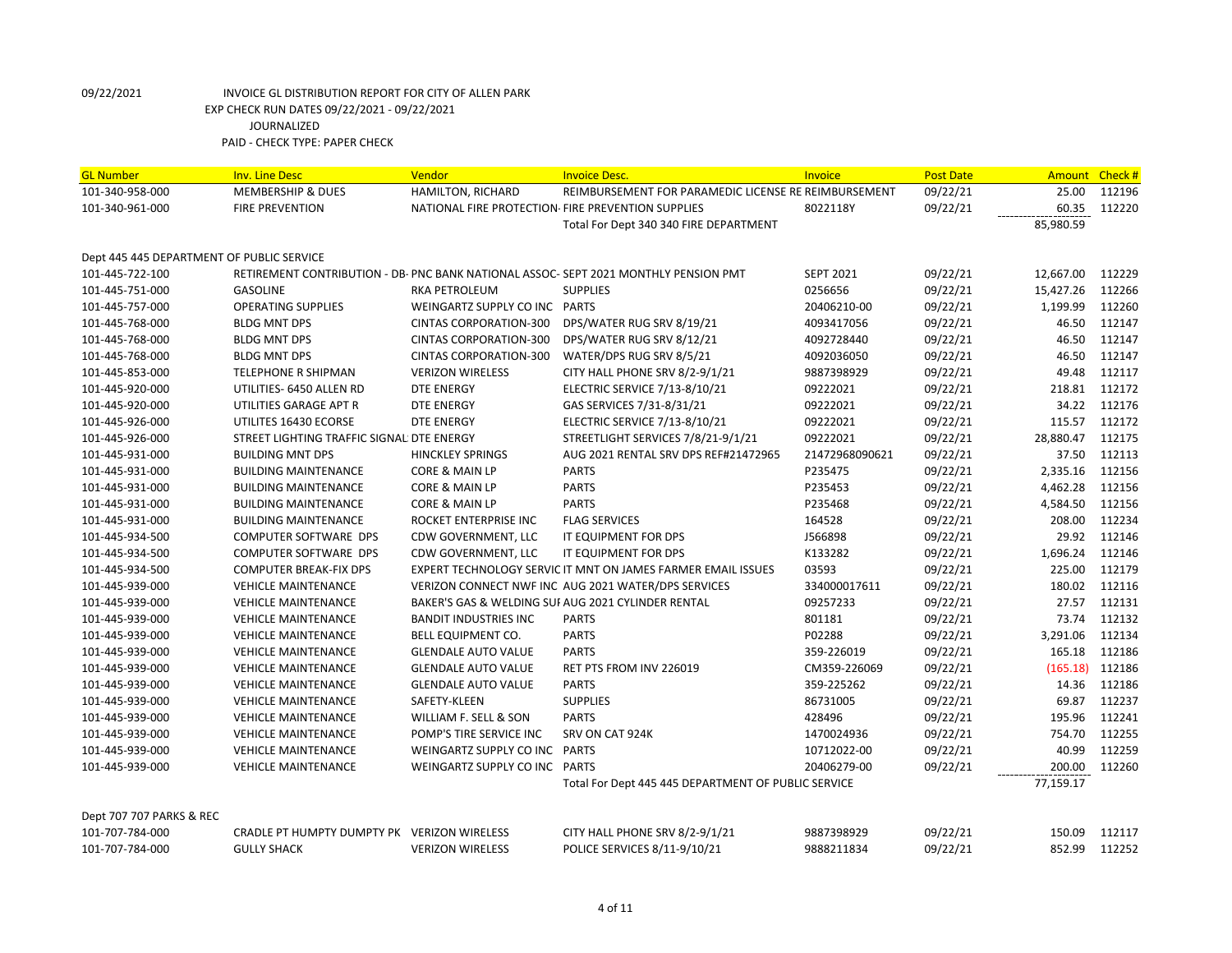| <b>GL Number</b>                       | <b>Inv. Line Desc</b>                                                           | Vendor                                      | <b>Invoice Desc.</b>                                                               | <b>Invoice</b>   | <b>Post Date</b> | <b>Amount</b> | Check# |
|----------------------------------------|---------------------------------------------------------------------------------|---------------------------------------------|------------------------------------------------------------------------------------|------------------|------------------|---------------|--------|
| 101-707-920-000                        | UTILITIES- 4320 LAURENCE- BG-21 CONSTELLATION                                   |                                             | JULY 2021 GAS SERVICES BG-218159                                                   | 3272919          | 09/22/21         | 0.00          | 112153 |
| 101-707-920-000                        | UTILITIES-6615 ROOSEVELT- BG-21 CONSTELLATION                                   |                                             | JULY 2021 GAS SERVICES BG-218248                                                   | 3272913          | 09/22/21         | 9.43          | 112153 |
| 101-707-920-000                        | UTILITIES 6295 WINONA 2 BILLS                                                   | DTE ENERGY                                  | ELECTRIC SERVICE 7/13-8/10/21                                                      | 09222021         | 09/22/21         | 1,226.98      | 112172 |
| 101-707-925-800                        | <b>SMART TRANS 1 PAT</b>                                                        | <b>VERIZON WIRELESS</b>                     | CITY HALL PHONE SRV 8/2-9/1/21                                                     | 9887398929       | 09/22/21         | 342.38        | 112117 |
| 101-707-939-000                        | <b>VEHICLE MAINTENANCE</b>                                                      |                                             | BAKER'S GAS & WELDING SUI AUG 2021 CYLINDER RENTAL                                 | 09257233         | 09/22/21         | 27.57         | 112131 |
| 101-707-939-000                        | <b>VEHICLE MAINTENANCE</b>                                                      | <b>BARGAIN TIRE CO</b>                      | <b>MOUNT &amp; SPEED BALANCE P&amp;R VEHICLE</b>                                   | 2014             | 09/22/21         | 773.16        | 112133 |
| 101-707-939-000                        | <b>VEHICLE MAINTENANCE</b>                                                      | CLASSIC AUTO WASH INC.                      | AUG 2021 CAR SERVICES                                                              | 2026             | 09/22/21         | 3.90          | 112150 |
| 101-707-939-000                        | <b>VEHICLE MAINTENANCE</b>                                                      | <b>GLENDALE AUTO VALUE</b>                  | PTS FOR 1997 FORD PICKUP                                                           | 359-226067       | 09/22/21         | 69.38         | 112186 |
| 101-707-939-000                        | <b>VEHICLE MAINTENANCE</b>                                                      | <b>GLENDALE AUTO VALUE</b>                  | PARTS FOR 1997 FORD PICKUP                                                         | 359-225830       | 09/22/21         | 297.79        | 112186 |
| 101-707-939-000                        | <b>VEHICLE MAINTENANCE</b>                                                      | <b>GLENDALE AUTO VALUE</b>                  | <b>RET PARTS FROM INV 226033</b>                                                   | CM359-226068     | 09/22/21         | (80.58)       | 112186 |
| 101-707-939-000                        | <b>VEHICLE MAINTENANCE</b>                                                      | <b>GLENDALE AUTO VALUE</b>                  | <b>PARTS</b>                                                                       | 359-226033       | 09/22/21         | 106.96        | 112186 |
| 101-707-939-000                        | <b>VEHICLE MAINTENANCE</b>                                                      | <b>GLENDALE AUTO VALUE</b>                  | PARTS FOR 1997 FORD                                                                | 359-225566       | 09/22/21         | 940.54        | 112186 |
| 101-707-939-000                        | <b>VEHICLE MAINTENANCE</b>                                                      | <b>GLENDALE AUTO VALUE</b>                  | PARTS RET FROM INV 225566                                                          | SM359-225697     | 09/22/21         | (15.89)       | 112186 |
| 101-707-939-000                        | <b>VEHICLE MAINTENANCE</b>                                                      | PACE TRANSPORTATION SRV PARTS               |                                                                                    | 04P22966         | 09/22/21         | 54.00         | 112204 |
| 101-707-939-000                        | <b>VEHICLE MAINTENANCE</b>                                                      | SAFETY-KLEEN                                | <b>SUPPLIES</b>                                                                    | 86731005         | 09/22/21         | 69.87         | 112237 |
| 101-707-939-000                        | <b>VEHICLE MAINTENANCE</b>                                                      | WILLIAM F. SELL & SON                       | <b>PARTS</b>                                                                       | 428496           | 09/22/21         | 79.96         | 112241 |
|                                        |                                                                                 |                                             | Total For Dept 707 707 PARKS & REC                                                 |                  |                  | 4,908.53      |        |
|                                        |                                                                                 |                                             |                                                                                    |                  |                  |               |        |
| Dept 751 751 COMMUNITY CENTER          |                                                                                 |                                             |                                                                                    |                  |                  |               |        |
| 101-751-757-000                        | <b>OPERATING SUPPLIES</b>                                                       | GORDON FOOD SERV.                           | <b>P&amp;R SUPPLIES</b>                                                            | 846159204        | 09/22/21         | 67.42         | 112190 |
| 101-751-757-000                        | <b>OPERATING SUPPLIES</b>                                                       | PARK ATHLETIC SUPPLY                        | <b>SUPPLIES COMM CTR</b>                                                           | 185713           | 09/22/21         | 100.00        | 112226 |
| 101-751-920-000                        | UTILITIES-15800 WHITE STREET- B CONSTELLATION                                   |                                             | JULY 2021 GAS SERVICES BG-212668                                                   | 3272912          | 09/22/21         | 725.18        | 112153 |
| 101-751-920-000                        | UTILITIES COMM CENTER 2 BILLS                                                   | <b>DTE ENERGY</b>                           | STREETLIGHT SERVICES 7/8/21-9/1/21                                                 | 09222021         | 09/22/21         | 26,281.27     | 112175 |
| 101-751-931-000                        | <b>BUILDING MAINTENANCE</b>                                                     | <b>CORRIGAN OIL CO</b>                      | PROPANE FOR COMM CTR                                                               | 0532577-IN       | 09/22/21         | 17.00         | 112157 |
| 101-751-931-000                        | <b>BUILDING MAINTENANCE</b>                                                     | <b>GRAINGER</b>                             | <b>PARTS</b>                                                                       | 9052267441       | 09/22/21         | 101.25        | 112192 |
| 101-751-931-000                        | <b>BUILDING MAINTENANCE</b>                                                     | <b>ORKIN</b>                                | SEPT 2021 COMM CTR SERVICES                                                        | 217208584        | 09/22/21         | 83.00         | 112224 |
| 101-751-931-000                        | <b>BUILDING MAINTENANCE</b>                                                     | S & W PLUMBING                              | COMM CTR BATHROOM REPAIR                                                           | 15966            | 09/22/21         | 174.00        | 112236 |
| 101-751-934-000                        | <b>EQUIPMENT MAINTENANCE</b>                                                    | CAMFIL USA INC LIVONIA                      | SUPPLIES FOR COMM CTR                                                              | 30255023         | 09/22/21         | 328.49        | 112141 |
| 101-751-939-000                        | <b>VEHICLE MAINTENANCE</b>                                                      | FRANK J. ZAMBONI & CO., IN ZAMBONI SUPPLIES |                                                                                    | 106831           | 09/22/21         | 271.32        | 112184 |
|                                        |                                                                                 |                                             | Total For Dept 751 751 COMMUNITY CENTER                                            |                  |                  | 28,148.93     |        |
|                                        |                                                                                 |                                             |                                                                                    |                  |                  |               |        |
| Dept 864 864 RETIREE/ACTIVE HEALTHCARE |                                                                                 |                                             |                                                                                    |                  |                  |               |        |
| 101-864-722-100                        |                                                                                 |                                             | RETIREMENT CONTRIBUTION - GF PNC BANK NATIONAL ASSOC-SEPT 2021 MONTHLY PENSION PMT | <b>SEPT 2021</b> | 09/22/21         | 6,896.00      | 112229 |
|                                        |                                                                                 |                                             | Total For Dept 864 864 RETIREE/ACTIVE HEALTHCARE                                   |                  |                  | 6,896.00      |        |
|                                        |                                                                                 |                                             |                                                                                    |                  |                  |               |        |
|                                        |                                                                                 |                                             | Total For Fund 101 GENERAL FUND                                                    |                  |                  | 885,099.20    |        |
|                                        |                                                                                 |                                             |                                                                                    |                  |                  |               |        |
| Fund 202 MAJOR STREET FUND             |                                                                                 |                                             |                                                                                    |                  |                  |               |        |
| Dept 475 475 TRAFFIC SERVICES          |                                                                                 |                                             |                                                                                    |                  |                  |               |        |
| 202-475-703-050                        | INTERFUND LABOR/EQUIP - TRAFF WAYNE COUNTY - ACCTS. RECTRAFFIC SIGNAL MNT 08/21 |                                             |                                                                                    | 307961           | 09/22/21         | 1,120.22      | 112258 |
|                                        |                                                                                 |                                             | Total For Dept 475 475 TRAFFIC SERVICES                                            |                  |                  | 1,120.22      |        |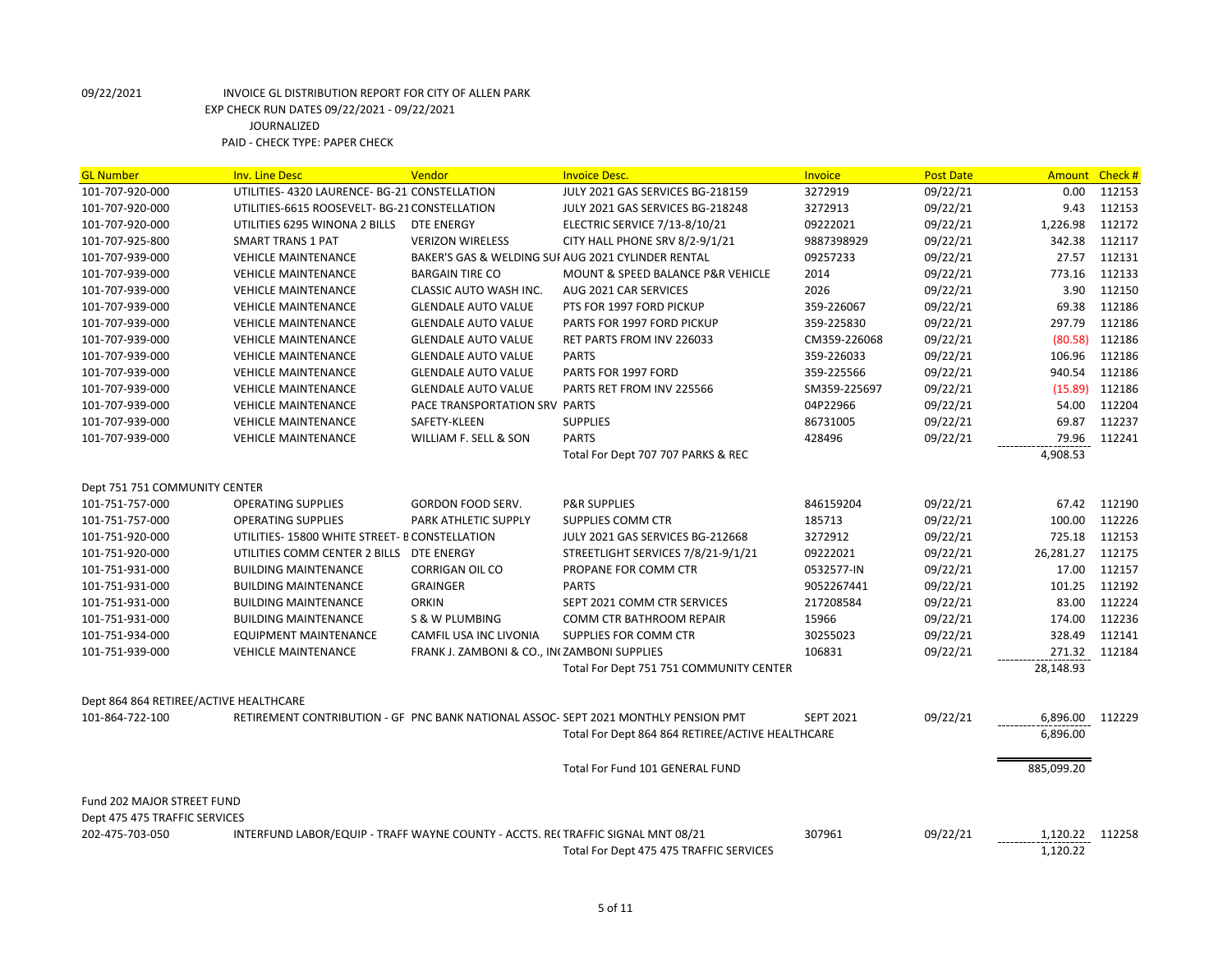| <b>GL Number</b>                  | <b>Inv. Line Desc</b>                       | Vendor                      | <b>Invoice Desc.</b>                                  | <b>Invoice</b> | <b>Post Date</b> | Amount Check #    |        |
|-----------------------------------|---------------------------------------------|-----------------------------|-------------------------------------------------------|----------------|------------------|-------------------|--------|
| Dept 479 PRESERVATION - STREETS   |                                             |                             |                                                       |                |                  |                   |        |
| 202-479-757-000                   | <b>OPERATING SUPPLIES</b>                   | AJAX MATERIALS CORP.        | UPM COLD MIX DPS                                      | 265071         | 09/22/21         | 523.83            | 112124 |
|                                   |                                             |                             | Total For Dept 479 PRESERVATION - STREETS             |                |                  | 523.83            |        |
|                                   |                                             |                             |                                                       |                |                  |                   |        |
|                                   |                                             |                             | Total For Fund 202 MAJOR STREET FUND                  |                |                  | 1,644.05          |        |
| Fund 203 LOCAL STREET FUND        |                                             |                             |                                                       |                |                  |                   |        |
| Dept 479 PRESERVATION - STREETS   |                                             |                             |                                                       |                |                  |                   |        |
| 203-479-757-000                   | <b>OPERATING SUPPLIES</b>                   | AJAX MATERIALS CORP.        | UPM COLD MIX DPS                                      | 265071         | 09/22/21         | 523.82            | 112124 |
| 203-479-801-200                   | MILLAGE - CONSTRUCTION                      |                             | GV CEMENT CONTRACTING C JOB AP-153 PMT #2 LOCAL ROADS | JOB AP-153 #2  | 09/22/21         | 136,746.36        | 112193 |
| 203-479-801-205                   | SECTIONING - PRESERVATION                   | SAVONE CEMENT, INC.         | CONCRETE PAVEMENT REPLACEMENT SECTION 10317-734       |                | 09/22/21         | 88,763.84         | 112238 |
| 203-479-801-220                   | PROF'L SERVICES -TREES                      | T-N-T TREE SERVICE INC      | <b>SUPPLIES FOR DPS</b>                               | 600340         | 09/22/21         | 250.00            | 112246 |
| 203-479-801-220                   | PROF'L SERVICES - TREES                     | T-N-T TREE SERVICE INC      | TREE REMOVAL & CLEANUP 14921 WHITE AVE 600342         |                | 09/22/21         | 1,800.00          | 112246 |
| 203-479-801-220                   | <b>PROF'L SERVICES -TREES</b>               | T-N-T TREE SERVICE INC      | TREE REMOVAL & CLEAN UP 14585 WARWICK, 600404         |                | 09/22/21         | 2,300.00          | 112246 |
| 203-479-801-220                   | PROF'L SERVICES - TREES                     | T-N-T TREE SERVICE INC      | TREE REMOVAL & CLEANUP SRV 19224 HERRIC 600402        |                | 09/22/21         | 2,300.00          | 112246 |
|                                   |                                             |                             | Total For Dept 479 PRESERVATION - STREETS             |                |                  | 232,684.02        |        |
| Dept 483 ADMINISTRATION - STREETS |                                             |                             |                                                       |                |                  |                   |        |
| 203-483-820-000                   | ENGINEERING                                 | <b>BUCCILLI GROUP, LLC</b>  | INSPECTION SRV 8/30-9/2/21 LOCAL STS                  | 4710           | 09/22/21         | 4,698.00          | 112140 |
| 203-483-820-000                   | ENGINEERING                                 | <b>BUCCILLI GROUP, LLC</b>  | INSPECTION SRV 9/7-9/11/21 LOCAL STS                  | 4722           | 09/22/21         | 3,672.00          | 112140 |
| 203-483-820-000                   | <b>ENGINEERING</b>                          | <b>BUCCILLI GROUP, LLC</b>  | INSPECTION SRV 9/13-9/16/21 LOCAL SECTION 4740        |                | 09/22/21         | 4,428.00          | 112140 |
|                                   |                                             |                             | Total For Dept 483 ADMINISTRATION - STREETS           |                |                  | 12,798.00         |        |
|                                   |                                             |                             |                                                       |                |                  |                   |        |
|                                   |                                             |                             | Total For Fund 203 LOCAL STREET FUND                  |                |                  | 245,482.02        |        |
| Fund 226 RUBBISH FUND             |                                             |                             |                                                       |                |                  |                   |        |
| Dept 450 450 RUBBISH              |                                             |                             |                                                       |                |                  |                   |        |
| 226-450-817-000                   | <b>WASTE DISPOSAL</b>                       | <b>GFL ENVIROMENTAL USA</b> | SOIL DISPOSAL FROM DPS FACILITY                       | UX0000118414   | 09/22/21         | 2,651.94          | 112185 |
| 226-450-817-000                   | <b>WASTE DISPOSAL</b>                       | <b>GRAHAM, ROBERT</b>       | REIMBURSEMENT ON MILEAGE 11/30/19-6/30, REIMBURSEMENT |                | 09/22/21         | 1,394.91          | 112191 |
| 226-450-817-000                   | <b>WASTE DISPOSAL</b>                       | RIVERVIEW, CITY OF          | AUG 2021 CONCRETE SRV                                 | 87409          | 09/22/21         | 365.95            | 112232 |
|                                   |                                             |                             | Total For Dept 450 450 RUBBISH                        |                |                  | 4,412.80          |        |
|                                   |                                             |                             | Total For Fund 226 RUBBISH FUND                       |                |                  | 4,412.80          |        |
|                                   |                                             |                             |                                                       |                |                  |                   |        |
| Dept 000                          | Fund 243 BROWNFIELD REDEVELOPMENT AUTHORITY |                             |                                                       |                |                  |                   |        |
| 243-000-997-000                   | PAYING AGENT FEES                           | <b>US BANK CHARLOTTE</b>    | 2019 B BONDS INT PMT                                  | 1832409        | 09/22/21         | 191,575.00 112265 |        |
|                                   |                                             |                             | Total For Dept 000                                    |                |                  | 191,575.00        |        |
|                                   |                                             |                             |                                                       |                |                  |                   |        |
|                                   |                                             |                             | Total For Fund 243 BROWNFIELD REDEVELOPMENT AUTHORITY |                |                  | 191,575.00        |        |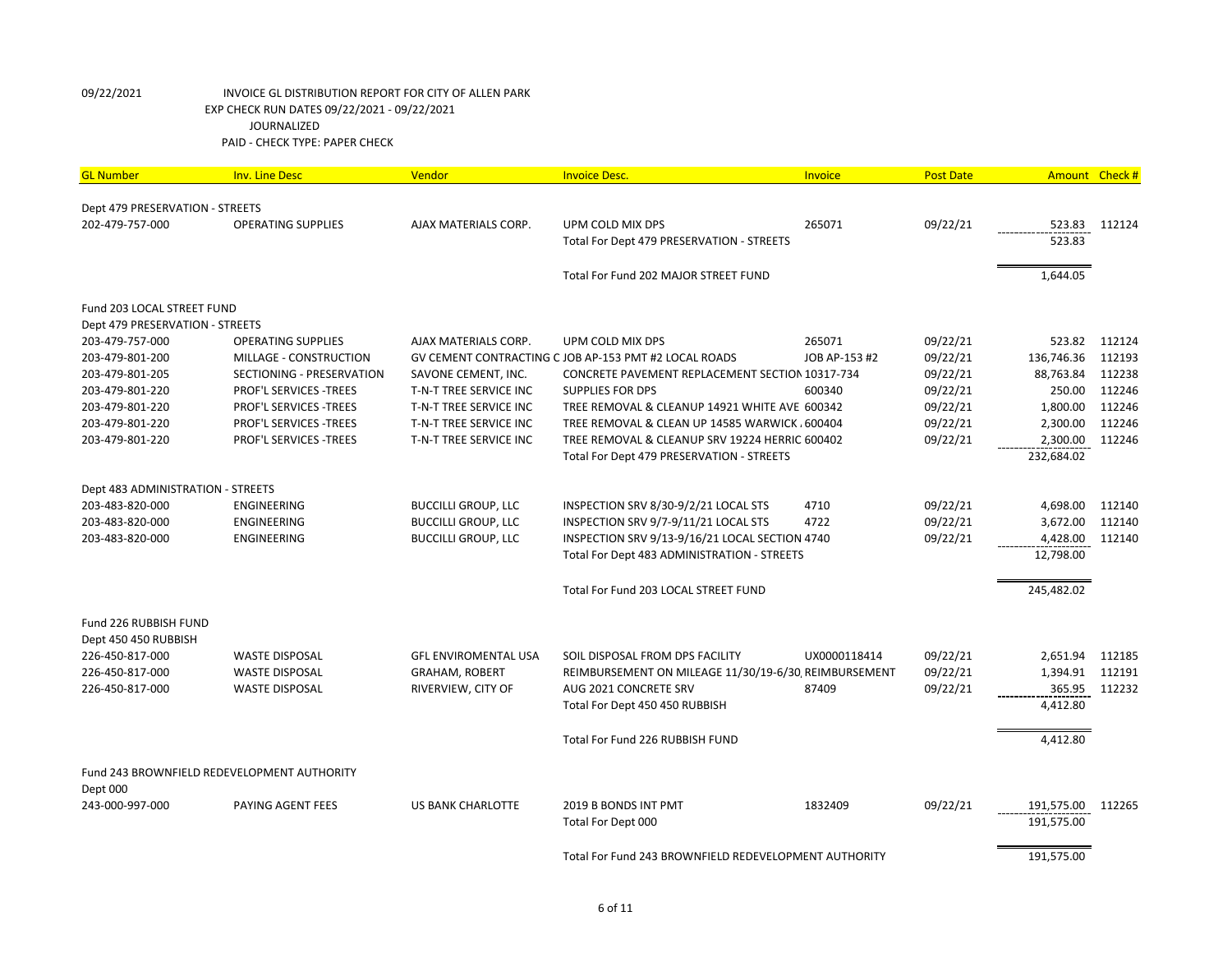| <b>GL Number</b>                                           | <b>Inv. Line Desc</b>                  | Vendor                  | <b>Invoice Desc.</b>                                                                     | <b>Invoice</b>      | <b>Post Date</b> | Amount Check # |        |
|------------------------------------------------------------|----------------------------------------|-------------------------|------------------------------------------------------------------------------------------|---------------------|------------------|----------------|--------|
|                                                            |                                        |                         |                                                                                          |                     |                  |                |        |
| Fund 249 BUILDING FUND<br>Dept 371 371 BUILDING DEPARTMENT |                                        |                         |                                                                                          |                     |                  |                |        |
| 249-371-728-000                                            | <b>OFFICE SUPPLIES</b>                 | ALLEGRA MARKETING       | <b>ENVELOPES FOR BLDG DEPT</b>                                                           | 9778                | 09/22/21         | 241.47         | 112262 |
| 249-371-821-000                                            | MECHANICAL INSPECTIONS                 | CARNILL, STEVE          | AUG 2021 MECHANICAL INSPECTIONS                                                          | AUG 2021            | 09/22/21         | 2,793.00       | 112143 |
| 249-371-822-000                                            | PLUMBING INSPECTIONS                   | HALASH, JEROME          | AUG 2021 PLUMBING INSPECTIONS                                                            | AUG 2021            | 09/22/21         | 500.00         | 112195 |
| 249-371-822-500                                            | ELECTRICAL INSPECTIONS                 | CARY, KENNETH           | AUG 2021 ELECTRICAL INSPECTIONS                                                          | AUG 2021            | 09/22/21         | 1,010.00       | 112142 |
| 249-371-853-000                                            | <b>TELEPHONE M BAKER</b>               | <b>VERIZON WIRELESS</b> | CITY HALL PHONE SRV 8/2-9/1/21                                                           | 9887398929          | 09/22/21         | 177.79         | 112117 |
| 249-371-853-000                                            | <b>TELEPHONE</b>                       | <b>VERIZON WIRELESS</b> | BLDG PHONE SRV 8/11-9/10/21                                                              | 9888173171          | 09/22/21         | 198.16         | 112251 |
| 249-371-935-000                                            |                                        |                         | COMPUTER SOFTWARE MAINTEN/ MUNICIPAL SERVICE COMPAI AUG 2021 PROFESSIONAL SRV BLDG DEPT  | 10088               | 09/22/21         | 2,800.00       | 112218 |
| 249-371-963-000                                            | PROFESSIONAL SVCS                      |                         | CARLISLE/WORTMAN ASSOC 6736 ALLEN SIGN VARIANCE                                          | 2162112             | 09/22/21         | 190.00         | 112144 |
|                                                            |                                        |                         |                                                                                          | 2162110             |                  | 190.00         | 112144 |
| 249-371-963-000                                            | PROFESSIONAL SVCS                      |                         | CARLISLE/WORTMAN ASSOC 15893 WARWICK FENCE VARIANCE                                      | 2162113             | 09/22/21         | 4,000.00       | 112144 |
| 249-371-963-000                                            | PROFESSIONAL SVCS<br>PROFESSIONAL SVCS |                         | CARLISLE/WORTMAN ASSOC AUG 2021 MONTHLY RETAINER SERVICES                                | 2162111             | 09/22/21         |                | 112145 |
| 249-371-963-000                                            |                                        |                         | CARLISLE/WORTMAN ASSOCI 17321 LESLIE AVE FENCE VARIANCE                                  |                     | 09/22/21         | 190.00         |        |
|                                                            |                                        |                         | Total For Dept 371 371 BUILDING DEPARTMENT                                               |                     |                  | 12,290.42      |        |
|                                                            |                                        |                         | Total For Fund 249 BUILDING FUND                                                         |                     |                  | 12,290.42      |        |
| Fund 250 DDA OPERATING                                     |                                        |                         |                                                                                          |                     |                  |                |        |
| Dept 000                                                   |                                        |                         |                                                                                          |                     |                  |                |        |
| 250-000-716-000                                            | <b>MEDICAL</b>                         | KIBBY, JENNIFER         | OCT 2021 MEDICAL REIMBURSEMENT                                                           | <b>OCT 2021</b>     | 09/22/21         | 1,038.36       | 112202 |
| 250-000-718-000                                            | OPTICAL                                | KIBBY, JENNIFER         | OCT 2021 MEDICAL REIMBURSEMENT                                                           | <b>OCT 2021</b>     | 09/22/21         | 11.40          | 112202 |
| 250-000-720-000                                            | <b>DENTAL</b>                          | KIBBY, JENNIFER         | OCT 2021 MEDICAL REIMBURSEMENT                                                           | <b>OCT 2021</b>     | 09/22/21         | 28.96          | 112202 |
| 250-000-722-000                                            |                                        |                         | RETIREMENT CONTRIBUTION - DC NATIONAL FINANCIAL SERVIC SEPT 2021 RETIREMENT CONTRIBUTION | <b>SEPT 2021</b>    | 09/22/21         | 540.49         | 112221 |
| 250-000-728-000                                            | <b>COMPUTER MNT DDA</b>                |                         | EXPERT TECHNOLOGY SERVIC IT SERVICES FOR DDA OFFICE                                      | 03592               | 09/22/21         | 450.00         | 112179 |
| 250-000-853-000                                            | <b>TELEPHONE</b>                       | <b>WOW</b>              | DDA OFFICE SRV 9/12-10/11/21                                                             | 014467854 SEPT 2021 | 09/22/21         | 166.45         | 112263 |
| 250-000-920-000                                            | <b>UTILITIES</b>                       | <b>DTE ENERGY</b>       | PARKING LOT LIGHTS 17425 ECORSE 8/11-9/9/ 910007536873                                   |                     | 09/22/21         | 84.13          | 112166 |
| 250-000-920-000                                            | <b>UTILITIES</b>                       | DTE ENERGY              | ELEC SRV 6543 ALLEN RD 7/3-8/3/21                                                        | 910021109236        | 09/22/21         | 44.63          | 112167 |
| 250-000-920-000                                            | <b>UTILITIES</b>                       | DTE ENERGY              | ELEC SRV 6543 ALLEN RD 8/4-9/1/21                                                        | 910008199275        | 09/22/21         | 162.78         | 112168 |
| 250-000-920-000                                            | <b>UTILITIES</b>                       | <b>DTE ENERGY</b>       | PARKING LOT LIGHTS 5301 ALLEN RD 8/5-9/2/2910006782213                                   |                     | 09/22/21         | 73.97          | 112169 |
| 250-000-920-000                                            | <b>UTILITIES</b>                       | <b>DTE ENERGY</b>       | ELEC SRV 5951 ALLEN RD 8/4-9/1/21                                                        | 910007536998        | 09/22/21         | 183.22         | 112170 |
| 250-000-920-000                                            | UTILITIES                              | <b>DTE ENERGY</b>       | PARKING LOT LIGHTS 15500 BEATRICE 8/3-9/1/910005331970                                   |                     | 09/22/21         | 297.54         | 112171 |
| 250-000-958-000                                            | <b>MEMBERSHIPS &amp; DUES</b>          |                         | MICHIGAN DOWNTOWN ASS AANNUAL MEMBERSHIP DUES 10/1/21-10/1/2 2814                        |                     | 09/22/21         | 575.00         | 112213 |
| 250-000-960-000                                            | MARKETING/PROMOTIONS                   | BIELAK, LAUREN-RIVIERA  | RM MANAGER 9/10 & 9/17                                                                   | 102                 | 09/22/21         | 189.66         | 112136 |
| 250-000-960-000                                            | MARKETING/PROMOTIONS                   | <b>CONPOTO LLC</b>      | MONTHLY SUBSCRIPTION FEE                                                                 | 2596                | 09/22/21         | 149.00         | 112152 |
| 250-000-960-000                                            | MARKETING/PROMOTIONS                   | CRYSLER, SUSAN          | FM SET UP & BREAKDOWN 9/10-9/17/21                                                       | 109                 | 09/22/21         | 186.00         | 112161 |
|                                                            |                                        |                         | Total For Dept 000                                                                       |                     |                  | 4,181.59       |        |
|                                                            |                                        |                         |                                                                                          |                     |                  |                |        |
|                                                            |                                        |                         | Total For Fund 250 DDA OPERATING                                                         |                     |                  | 4,181.59       |        |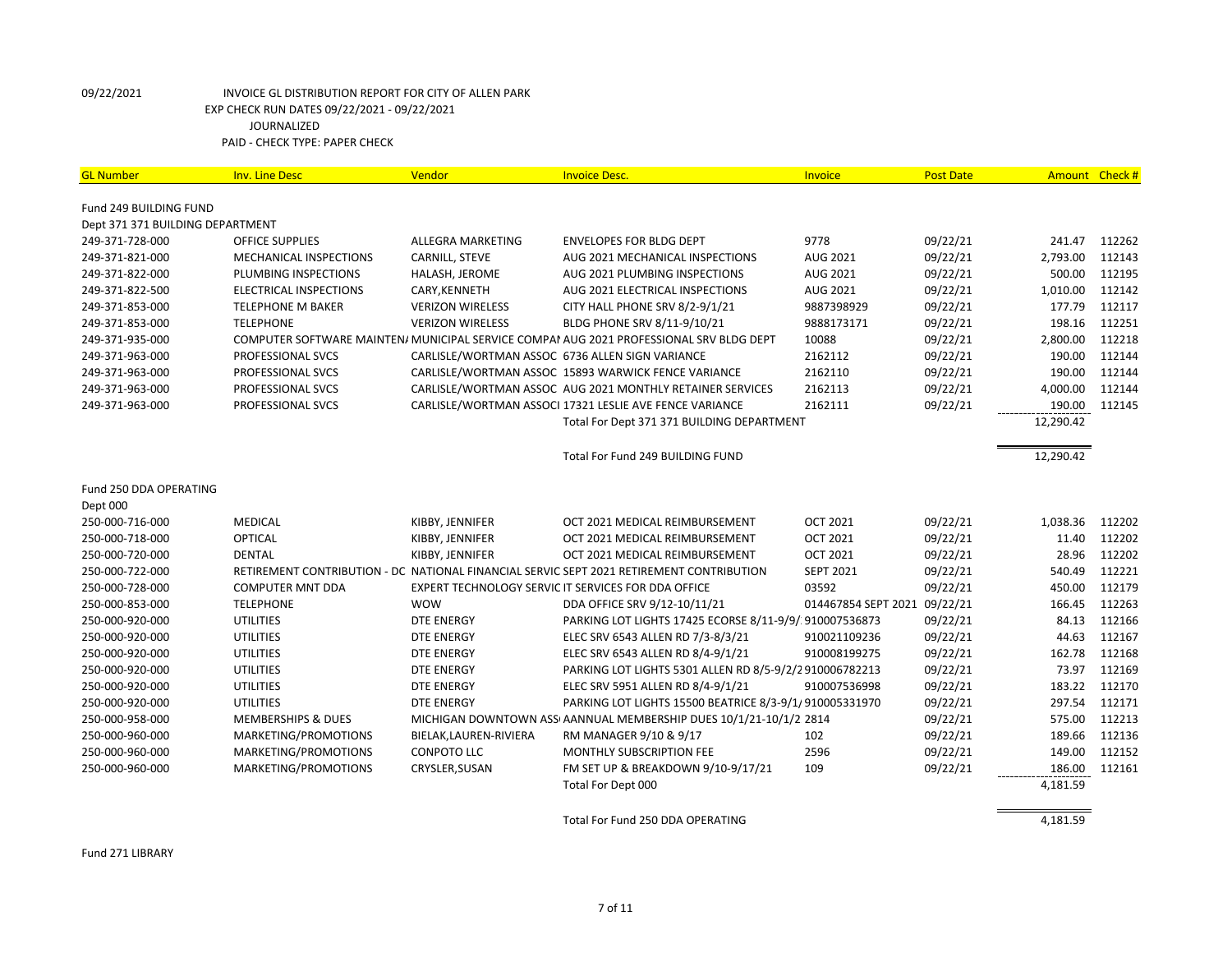| Dept 000<br>271-000-728-000<br>587107<br>09/22/21<br>173.42<br>112139<br><b>OFFICE SUPPLIES</b><br><b>BRODART CO.</b><br><b>SUPPLIES FOR LIBRARY</b><br>271-000-728-000<br>09/22/21<br>196.93<br>112189<br><b>OFFICE SUPPLIES</b><br>GLOBAL OFFICE SOLUTIONS AUG 2021 SUPPLY PURCHASES<br>CSUM-103025<br>112245<br>271-000-757-000<br>SWINEHART, BRANDI<br>REIMBURSEMENT<br>09/22/21<br>214.12<br><b>OPERATING SUPPLIES</b><br>REIMBURSMENT OF PROGRAM SUPPLIES<br>112214<br>271-000-827-000<br>09/22/21<br>214.65<br><b>LIBRARY SERVICES</b><br>MIDWEST COLLABORATIVE LI MAY 2021 MYLIBRO ACCESS CURBSIFE PICKUP 356428<br>09/22/21<br>214.65<br>112214<br>271-000-827-000<br><b>LIBRARY SERVICES</b><br>MIDWEST COLLABORATIVE LI APRIL 2021 MYLIBRO ACCESS CURBSIDE PICKUF 356427<br>52.79<br>112130<br>271-000-828-000<br><b>BAKER &amp; TAYLOR</b><br>09/22/21<br><b>MATERIALS</b><br><b>MATERIALS FOR LIBRARY</b><br>2036172935<br>271-000-828-000<br>09/22/21<br>63.00<br>112130<br><b>MATERIALS</b><br><b>BAKER &amp; TAYLOR</b><br><b>MATERIALS FOR LIBRARY</b><br>2036190395<br>09/22/21<br>12.99<br>112215<br>271-000-828-000<br><b>MATERIALS</b><br>MILFORD TOWNSHIP LIBRARY REFUND ON DAMAGED ITEM<br>210910<br>68494<br>09/22/21<br>146.12<br>112248<br>271-000-828-000<br><b>MATERIALS</b><br>THE LIBRARY NETWORK<br>24 LENOVO 300 USB MOUSE<br>112153<br>271-000-920-000<br>UTILITIES-8100 ALLEN RD- BG-218. CONSTELLATION<br>JULY 2021 GAS SERVICES BG-218250<br>3272917<br>09/22/21<br>2.87<br>112172<br>271-000-920-000<br>UTILITIES 8100 ALLEN RD<br><b>DTE ENERGY</b><br>ELECTRIC SERVICE 7/13-8/10/21<br>09222021<br>09/22/21<br>1,093.13<br>271-000-931-000<br>09/22/21<br>29.95<br>112114<br><b>BUILDING MNT LIBRARY</b><br><b>HINCKLEY SPRINGS</b><br>AUG 2021 LIBRARY SYSTEM RENTAL SRV NO SU 21151106091121<br>995.00<br>COVERALL NORTH AMERICA SEPT 2021 LIBRARY CLEANING SRV<br>1340281830<br>09/22/21<br>112160<br>271-000-931-000<br><b>BUILDING MAINTENANCE</b><br>3,409.62<br>Total For Dept 000<br>Total For Fund 271 LIBRARY<br>3,409.62<br>Fund 592 WATER & SEWER<br>Dept 000<br>592-000-275-000<br>10-WATER<br>HENRY DANOWSKI, II<br>UB refund for account: 850-PA046-64<br><b>REFUND</b><br>09/22/21<br>263.69<br>112217<br><b>WATER SALES</b><br>REFUND ON HYDRANDT METER PERMIT #2021-REFUND<br>09/22/21<br>79.85<br>112128<br>592-000-461-000<br>ASPHALT SPECIALITIES INC<br>343.54<br>Total For Dept 000<br>Dept 600 WATER<br>592-600-745-400<br>09/22/21<br>2,660.00<br><b>METER MAINTENANCE</b><br>ASPHALT SPECIALITIES INC<br>REFUND ON HYDRANDT METER PERMIT #2021-REFUND<br>112128<br>1331<br>09/22/21<br>2,500.00<br>112137<br>592-600-873-000<br><b>MAIN MAINTENANCE</b><br><b>BORE BROTHERS</b><br>HDD WATER SERVICE @ 17413 BRODAY<br>17865<br>112162<br>592-600-873-000<br>D & L GARDEN CENTER, INC. TOPSOIL<br>09/22/21<br>113.15<br><b>MAIN MAINTENANCE</b><br>RITTER GIS INC<br>09/22/21<br>9,561.25<br>112231<br>592-600-873-000<br><b>MAIN MAINTENANCE</b><br>AUG 2021 PROF SRV FOR AP DWAM GRANT<br>2021-0102<br>09/22/21<br>180.03<br>112116<br>592-600-939-000<br><b>VEHICLE MAINTENANCE</b><br>VERIZON CONNECT NWF INC AUG 2021 WATER/DPS SERVICES<br>334000017611<br>112165<br>2,325.48<br>592-600-939-000<br><b>VEHICLE MAINTENANCE</b><br>JACK DOHENY COMPANIES<br><b>PARTS</b><br>138764<br>09/22/21<br>70.20<br>112186<br>592-600-939-000<br><b>VEHICLE MAINTENANCE</b><br><b>GLENDALE AUTO VALUE</b><br><b>PARTS</b><br>359225265<br>09/22/21<br>112212<br><b>PARTS</b><br>09/22/21<br>67.14<br>592-600-939-000<br><b>VEHICLE MAINTENANCE</b><br>MICHIGAN CAT<br>PD12533026<br>09/22/21<br>537.56<br>112255<br>592-600-939-000<br><b>VEHICLE MAINTENANCE</b><br>POMP'S TIRE SERVICE INC<br>PARTS & VEHICLE SRV<br>1470025309<br>112255<br>592-600-939-000<br><b>VEHICLE MAINTENANCE</b><br>POMP'S TIRE SERVICE INC<br><b>PARTS &amp; VEHICLE SRV</b><br>1470024680<br>09/22/21<br>575.92<br>(575.92)<br>112255<br>592-600-939-000<br><b>VEHICLE MAINTENANCE</b><br>POMP'S TIRE SERVICE INC<br>CREDIT SEE REPL INV 1470025309<br>1470025308<br>09/22/21<br>CAPITAL OUTLAY<br>BRICCO EXCAVATING CO LLC JOB AP-154 PMT#1 WM REPLACEMENT SECT 2 JOB AP-154<br>09/22/21<br>668,132.57<br>112138<br>592-600-985-000<br>Total For Dept 600 WATER<br>686,147.38<br>Dept 601 601 SEWER<br>46.50 112147 | <b>GL Number</b> | <b>Inv. Line Desc</b> | Vendor                 | <b>Invoice Desc.</b>      | Invoice    | <b>Post Date</b> | <b>Amount</b> | Check # |
|-----------------------------------------------------------------------------------------------------------------------------------------------------------------------------------------------------------------------------------------------------------------------------------------------------------------------------------------------------------------------------------------------------------------------------------------------------------------------------------------------------------------------------------------------------------------------------------------------------------------------------------------------------------------------------------------------------------------------------------------------------------------------------------------------------------------------------------------------------------------------------------------------------------------------------------------------------------------------------------------------------------------------------------------------------------------------------------------------------------------------------------------------------------------------------------------------------------------------------------------------------------------------------------------------------------------------------------------------------------------------------------------------------------------------------------------------------------------------------------------------------------------------------------------------------------------------------------------------------------------------------------------------------------------------------------------------------------------------------------------------------------------------------------------------------------------------------------------------------------------------------------------------------------------------------------------------------------------------------------------------------------------------------------------------------------------------------------------------------------------------------------------------------------------------------------------------------------------------------------------------------------------------------------------------------------------------------------------------------------------------------------------------------------------------------------------------------------------------------------------------------------------------------------------------------------------------------------------------------------------------------------------------------------------------------------------------------------------------------------------------------------------------------------------------------------------------------------------------------------------------------------------------------------------------------------------------------------------------------------------------------------------------------------------------------------------------------------------------------------------------------------------------------------------------------------------------------------------------------------------------------------------------------------------------------------------------------------------------------------------------------------------------------------------------------------------------------------------------------------------------------------------------------------------------------------------------------------------------------------------------------------------------------------------------------------------------------------------------------------------------------------------------------------------------------------------------------------------------------------------------------------------------------------------------------------------------------------------------------------------------------------------------------------------------------------------------------------------------------------------------------------------------------------------------------------------------------------------------------------------------------------------------------------------------------------------------------------------------------------------|------------------|-----------------------|------------------------|---------------------------|------------|------------------|---------------|---------|
|                                                                                                                                                                                                                                                                                                                                                                                                                                                                                                                                                                                                                                                                                                                                                                                                                                                                                                                                                                                                                                                                                                                                                                                                                                                                                                                                                                                                                                                                                                                                                                                                                                                                                                                                                                                                                                                                                                                                                                                                                                                                                                                                                                                                                                                                                                                                                                                                                                                                                                                                                                                                                                                                                                                                                                                                                                                                                                                                                                                                                                                                                                                                                                                                                                                                                                                                                                                                                                                                                                                                                                                                                                                                                                                                                                                                                                                                                                                                                                                                                                                                                                                                                                                                                                                                                                                                                                 |                  |                       |                        |                           |            |                  |               |         |
|                                                                                                                                                                                                                                                                                                                                                                                                                                                                                                                                                                                                                                                                                                                                                                                                                                                                                                                                                                                                                                                                                                                                                                                                                                                                                                                                                                                                                                                                                                                                                                                                                                                                                                                                                                                                                                                                                                                                                                                                                                                                                                                                                                                                                                                                                                                                                                                                                                                                                                                                                                                                                                                                                                                                                                                                                                                                                                                                                                                                                                                                                                                                                                                                                                                                                                                                                                                                                                                                                                                                                                                                                                                                                                                                                                                                                                                                                                                                                                                                                                                                                                                                                                                                                                                                                                                                                                 |                  |                       |                        |                           |            |                  |               |         |
|                                                                                                                                                                                                                                                                                                                                                                                                                                                                                                                                                                                                                                                                                                                                                                                                                                                                                                                                                                                                                                                                                                                                                                                                                                                                                                                                                                                                                                                                                                                                                                                                                                                                                                                                                                                                                                                                                                                                                                                                                                                                                                                                                                                                                                                                                                                                                                                                                                                                                                                                                                                                                                                                                                                                                                                                                                                                                                                                                                                                                                                                                                                                                                                                                                                                                                                                                                                                                                                                                                                                                                                                                                                                                                                                                                                                                                                                                                                                                                                                                                                                                                                                                                                                                                                                                                                                                                 |                  |                       |                        |                           |            |                  |               |         |
|                                                                                                                                                                                                                                                                                                                                                                                                                                                                                                                                                                                                                                                                                                                                                                                                                                                                                                                                                                                                                                                                                                                                                                                                                                                                                                                                                                                                                                                                                                                                                                                                                                                                                                                                                                                                                                                                                                                                                                                                                                                                                                                                                                                                                                                                                                                                                                                                                                                                                                                                                                                                                                                                                                                                                                                                                                                                                                                                                                                                                                                                                                                                                                                                                                                                                                                                                                                                                                                                                                                                                                                                                                                                                                                                                                                                                                                                                                                                                                                                                                                                                                                                                                                                                                                                                                                                                                 |                  |                       |                        |                           |            |                  |               |         |
|                                                                                                                                                                                                                                                                                                                                                                                                                                                                                                                                                                                                                                                                                                                                                                                                                                                                                                                                                                                                                                                                                                                                                                                                                                                                                                                                                                                                                                                                                                                                                                                                                                                                                                                                                                                                                                                                                                                                                                                                                                                                                                                                                                                                                                                                                                                                                                                                                                                                                                                                                                                                                                                                                                                                                                                                                                                                                                                                                                                                                                                                                                                                                                                                                                                                                                                                                                                                                                                                                                                                                                                                                                                                                                                                                                                                                                                                                                                                                                                                                                                                                                                                                                                                                                                                                                                                                                 |                  |                       |                        |                           |            |                  |               |         |
|                                                                                                                                                                                                                                                                                                                                                                                                                                                                                                                                                                                                                                                                                                                                                                                                                                                                                                                                                                                                                                                                                                                                                                                                                                                                                                                                                                                                                                                                                                                                                                                                                                                                                                                                                                                                                                                                                                                                                                                                                                                                                                                                                                                                                                                                                                                                                                                                                                                                                                                                                                                                                                                                                                                                                                                                                                                                                                                                                                                                                                                                                                                                                                                                                                                                                                                                                                                                                                                                                                                                                                                                                                                                                                                                                                                                                                                                                                                                                                                                                                                                                                                                                                                                                                                                                                                                                                 |                  |                       |                        |                           |            |                  |               |         |
|                                                                                                                                                                                                                                                                                                                                                                                                                                                                                                                                                                                                                                                                                                                                                                                                                                                                                                                                                                                                                                                                                                                                                                                                                                                                                                                                                                                                                                                                                                                                                                                                                                                                                                                                                                                                                                                                                                                                                                                                                                                                                                                                                                                                                                                                                                                                                                                                                                                                                                                                                                                                                                                                                                                                                                                                                                                                                                                                                                                                                                                                                                                                                                                                                                                                                                                                                                                                                                                                                                                                                                                                                                                                                                                                                                                                                                                                                                                                                                                                                                                                                                                                                                                                                                                                                                                                                                 |                  |                       |                        |                           |            |                  |               |         |
|                                                                                                                                                                                                                                                                                                                                                                                                                                                                                                                                                                                                                                                                                                                                                                                                                                                                                                                                                                                                                                                                                                                                                                                                                                                                                                                                                                                                                                                                                                                                                                                                                                                                                                                                                                                                                                                                                                                                                                                                                                                                                                                                                                                                                                                                                                                                                                                                                                                                                                                                                                                                                                                                                                                                                                                                                                                                                                                                                                                                                                                                                                                                                                                                                                                                                                                                                                                                                                                                                                                                                                                                                                                                                                                                                                                                                                                                                                                                                                                                                                                                                                                                                                                                                                                                                                                                                                 |                  |                       |                        |                           |            |                  |               |         |
|                                                                                                                                                                                                                                                                                                                                                                                                                                                                                                                                                                                                                                                                                                                                                                                                                                                                                                                                                                                                                                                                                                                                                                                                                                                                                                                                                                                                                                                                                                                                                                                                                                                                                                                                                                                                                                                                                                                                                                                                                                                                                                                                                                                                                                                                                                                                                                                                                                                                                                                                                                                                                                                                                                                                                                                                                                                                                                                                                                                                                                                                                                                                                                                                                                                                                                                                                                                                                                                                                                                                                                                                                                                                                                                                                                                                                                                                                                                                                                                                                                                                                                                                                                                                                                                                                                                                                                 |                  |                       |                        |                           |            |                  |               |         |
|                                                                                                                                                                                                                                                                                                                                                                                                                                                                                                                                                                                                                                                                                                                                                                                                                                                                                                                                                                                                                                                                                                                                                                                                                                                                                                                                                                                                                                                                                                                                                                                                                                                                                                                                                                                                                                                                                                                                                                                                                                                                                                                                                                                                                                                                                                                                                                                                                                                                                                                                                                                                                                                                                                                                                                                                                                                                                                                                                                                                                                                                                                                                                                                                                                                                                                                                                                                                                                                                                                                                                                                                                                                                                                                                                                                                                                                                                                                                                                                                                                                                                                                                                                                                                                                                                                                                                                 |                  |                       |                        |                           |            |                  |               |         |
|                                                                                                                                                                                                                                                                                                                                                                                                                                                                                                                                                                                                                                                                                                                                                                                                                                                                                                                                                                                                                                                                                                                                                                                                                                                                                                                                                                                                                                                                                                                                                                                                                                                                                                                                                                                                                                                                                                                                                                                                                                                                                                                                                                                                                                                                                                                                                                                                                                                                                                                                                                                                                                                                                                                                                                                                                                                                                                                                                                                                                                                                                                                                                                                                                                                                                                                                                                                                                                                                                                                                                                                                                                                                                                                                                                                                                                                                                                                                                                                                                                                                                                                                                                                                                                                                                                                                                                 |                  |                       |                        |                           |            |                  |               |         |
|                                                                                                                                                                                                                                                                                                                                                                                                                                                                                                                                                                                                                                                                                                                                                                                                                                                                                                                                                                                                                                                                                                                                                                                                                                                                                                                                                                                                                                                                                                                                                                                                                                                                                                                                                                                                                                                                                                                                                                                                                                                                                                                                                                                                                                                                                                                                                                                                                                                                                                                                                                                                                                                                                                                                                                                                                                                                                                                                                                                                                                                                                                                                                                                                                                                                                                                                                                                                                                                                                                                                                                                                                                                                                                                                                                                                                                                                                                                                                                                                                                                                                                                                                                                                                                                                                                                                                                 |                  |                       |                        |                           |            |                  |               |         |
|                                                                                                                                                                                                                                                                                                                                                                                                                                                                                                                                                                                                                                                                                                                                                                                                                                                                                                                                                                                                                                                                                                                                                                                                                                                                                                                                                                                                                                                                                                                                                                                                                                                                                                                                                                                                                                                                                                                                                                                                                                                                                                                                                                                                                                                                                                                                                                                                                                                                                                                                                                                                                                                                                                                                                                                                                                                                                                                                                                                                                                                                                                                                                                                                                                                                                                                                                                                                                                                                                                                                                                                                                                                                                                                                                                                                                                                                                                                                                                                                                                                                                                                                                                                                                                                                                                                                                                 |                  |                       |                        |                           |            |                  |               |         |
|                                                                                                                                                                                                                                                                                                                                                                                                                                                                                                                                                                                                                                                                                                                                                                                                                                                                                                                                                                                                                                                                                                                                                                                                                                                                                                                                                                                                                                                                                                                                                                                                                                                                                                                                                                                                                                                                                                                                                                                                                                                                                                                                                                                                                                                                                                                                                                                                                                                                                                                                                                                                                                                                                                                                                                                                                                                                                                                                                                                                                                                                                                                                                                                                                                                                                                                                                                                                                                                                                                                                                                                                                                                                                                                                                                                                                                                                                                                                                                                                                                                                                                                                                                                                                                                                                                                                                                 |                  |                       |                        |                           |            |                  |               |         |
|                                                                                                                                                                                                                                                                                                                                                                                                                                                                                                                                                                                                                                                                                                                                                                                                                                                                                                                                                                                                                                                                                                                                                                                                                                                                                                                                                                                                                                                                                                                                                                                                                                                                                                                                                                                                                                                                                                                                                                                                                                                                                                                                                                                                                                                                                                                                                                                                                                                                                                                                                                                                                                                                                                                                                                                                                                                                                                                                                                                                                                                                                                                                                                                                                                                                                                                                                                                                                                                                                                                                                                                                                                                                                                                                                                                                                                                                                                                                                                                                                                                                                                                                                                                                                                                                                                                                                                 |                  |                       |                        |                           |            |                  |               |         |
|                                                                                                                                                                                                                                                                                                                                                                                                                                                                                                                                                                                                                                                                                                                                                                                                                                                                                                                                                                                                                                                                                                                                                                                                                                                                                                                                                                                                                                                                                                                                                                                                                                                                                                                                                                                                                                                                                                                                                                                                                                                                                                                                                                                                                                                                                                                                                                                                                                                                                                                                                                                                                                                                                                                                                                                                                                                                                                                                                                                                                                                                                                                                                                                                                                                                                                                                                                                                                                                                                                                                                                                                                                                                                                                                                                                                                                                                                                                                                                                                                                                                                                                                                                                                                                                                                                                                                                 |                  |                       |                        |                           |            |                  |               |         |
|                                                                                                                                                                                                                                                                                                                                                                                                                                                                                                                                                                                                                                                                                                                                                                                                                                                                                                                                                                                                                                                                                                                                                                                                                                                                                                                                                                                                                                                                                                                                                                                                                                                                                                                                                                                                                                                                                                                                                                                                                                                                                                                                                                                                                                                                                                                                                                                                                                                                                                                                                                                                                                                                                                                                                                                                                                                                                                                                                                                                                                                                                                                                                                                                                                                                                                                                                                                                                                                                                                                                                                                                                                                                                                                                                                                                                                                                                                                                                                                                                                                                                                                                                                                                                                                                                                                                                                 |                  |                       |                        |                           |            |                  |               |         |
|                                                                                                                                                                                                                                                                                                                                                                                                                                                                                                                                                                                                                                                                                                                                                                                                                                                                                                                                                                                                                                                                                                                                                                                                                                                                                                                                                                                                                                                                                                                                                                                                                                                                                                                                                                                                                                                                                                                                                                                                                                                                                                                                                                                                                                                                                                                                                                                                                                                                                                                                                                                                                                                                                                                                                                                                                                                                                                                                                                                                                                                                                                                                                                                                                                                                                                                                                                                                                                                                                                                                                                                                                                                                                                                                                                                                                                                                                                                                                                                                                                                                                                                                                                                                                                                                                                                                                                 |                  |                       |                        |                           |            |                  |               |         |
|                                                                                                                                                                                                                                                                                                                                                                                                                                                                                                                                                                                                                                                                                                                                                                                                                                                                                                                                                                                                                                                                                                                                                                                                                                                                                                                                                                                                                                                                                                                                                                                                                                                                                                                                                                                                                                                                                                                                                                                                                                                                                                                                                                                                                                                                                                                                                                                                                                                                                                                                                                                                                                                                                                                                                                                                                                                                                                                                                                                                                                                                                                                                                                                                                                                                                                                                                                                                                                                                                                                                                                                                                                                                                                                                                                                                                                                                                                                                                                                                                                                                                                                                                                                                                                                                                                                                                                 |                  |                       |                        |                           |            |                  |               |         |
|                                                                                                                                                                                                                                                                                                                                                                                                                                                                                                                                                                                                                                                                                                                                                                                                                                                                                                                                                                                                                                                                                                                                                                                                                                                                                                                                                                                                                                                                                                                                                                                                                                                                                                                                                                                                                                                                                                                                                                                                                                                                                                                                                                                                                                                                                                                                                                                                                                                                                                                                                                                                                                                                                                                                                                                                                                                                                                                                                                                                                                                                                                                                                                                                                                                                                                                                                                                                                                                                                                                                                                                                                                                                                                                                                                                                                                                                                                                                                                                                                                                                                                                                                                                                                                                                                                                                                                 |                  |                       |                        |                           |            |                  |               |         |
|                                                                                                                                                                                                                                                                                                                                                                                                                                                                                                                                                                                                                                                                                                                                                                                                                                                                                                                                                                                                                                                                                                                                                                                                                                                                                                                                                                                                                                                                                                                                                                                                                                                                                                                                                                                                                                                                                                                                                                                                                                                                                                                                                                                                                                                                                                                                                                                                                                                                                                                                                                                                                                                                                                                                                                                                                                                                                                                                                                                                                                                                                                                                                                                                                                                                                                                                                                                                                                                                                                                                                                                                                                                                                                                                                                                                                                                                                                                                                                                                                                                                                                                                                                                                                                                                                                                                                                 |                  |                       |                        |                           |            |                  |               |         |
|                                                                                                                                                                                                                                                                                                                                                                                                                                                                                                                                                                                                                                                                                                                                                                                                                                                                                                                                                                                                                                                                                                                                                                                                                                                                                                                                                                                                                                                                                                                                                                                                                                                                                                                                                                                                                                                                                                                                                                                                                                                                                                                                                                                                                                                                                                                                                                                                                                                                                                                                                                                                                                                                                                                                                                                                                                                                                                                                                                                                                                                                                                                                                                                                                                                                                                                                                                                                                                                                                                                                                                                                                                                                                                                                                                                                                                                                                                                                                                                                                                                                                                                                                                                                                                                                                                                                                                 |                  |                       |                        |                           |            |                  |               |         |
|                                                                                                                                                                                                                                                                                                                                                                                                                                                                                                                                                                                                                                                                                                                                                                                                                                                                                                                                                                                                                                                                                                                                                                                                                                                                                                                                                                                                                                                                                                                                                                                                                                                                                                                                                                                                                                                                                                                                                                                                                                                                                                                                                                                                                                                                                                                                                                                                                                                                                                                                                                                                                                                                                                                                                                                                                                                                                                                                                                                                                                                                                                                                                                                                                                                                                                                                                                                                                                                                                                                                                                                                                                                                                                                                                                                                                                                                                                                                                                                                                                                                                                                                                                                                                                                                                                                                                                 |                  |                       |                        |                           |            |                  |               |         |
|                                                                                                                                                                                                                                                                                                                                                                                                                                                                                                                                                                                                                                                                                                                                                                                                                                                                                                                                                                                                                                                                                                                                                                                                                                                                                                                                                                                                                                                                                                                                                                                                                                                                                                                                                                                                                                                                                                                                                                                                                                                                                                                                                                                                                                                                                                                                                                                                                                                                                                                                                                                                                                                                                                                                                                                                                                                                                                                                                                                                                                                                                                                                                                                                                                                                                                                                                                                                                                                                                                                                                                                                                                                                                                                                                                                                                                                                                                                                                                                                                                                                                                                                                                                                                                                                                                                                                                 |                  |                       |                        |                           |            |                  |               |         |
|                                                                                                                                                                                                                                                                                                                                                                                                                                                                                                                                                                                                                                                                                                                                                                                                                                                                                                                                                                                                                                                                                                                                                                                                                                                                                                                                                                                                                                                                                                                                                                                                                                                                                                                                                                                                                                                                                                                                                                                                                                                                                                                                                                                                                                                                                                                                                                                                                                                                                                                                                                                                                                                                                                                                                                                                                                                                                                                                                                                                                                                                                                                                                                                                                                                                                                                                                                                                                                                                                                                                                                                                                                                                                                                                                                                                                                                                                                                                                                                                                                                                                                                                                                                                                                                                                                                                                                 |                  |                       |                        |                           |            |                  |               |         |
|                                                                                                                                                                                                                                                                                                                                                                                                                                                                                                                                                                                                                                                                                                                                                                                                                                                                                                                                                                                                                                                                                                                                                                                                                                                                                                                                                                                                                                                                                                                                                                                                                                                                                                                                                                                                                                                                                                                                                                                                                                                                                                                                                                                                                                                                                                                                                                                                                                                                                                                                                                                                                                                                                                                                                                                                                                                                                                                                                                                                                                                                                                                                                                                                                                                                                                                                                                                                                                                                                                                                                                                                                                                                                                                                                                                                                                                                                                                                                                                                                                                                                                                                                                                                                                                                                                                                                                 |                  |                       |                        |                           |            |                  |               |         |
|                                                                                                                                                                                                                                                                                                                                                                                                                                                                                                                                                                                                                                                                                                                                                                                                                                                                                                                                                                                                                                                                                                                                                                                                                                                                                                                                                                                                                                                                                                                                                                                                                                                                                                                                                                                                                                                                                                                                                                                                                                                                                                                                                                                                                                                                                                                                                                                                                                                                                                                                                                                                                                                                                                                                                                                                                                                                                                                                                                                                                                                                                                                                                                                                                                                                                                                                                                                                                                                                                                                                                                                                                                                                                                                                                                                                                                                                                                                                                                                                                                                                                                                                                                                                                                                                                                                                                                 |                  |                       |                        |                           |            |                  |               |         |
|                                                                                                                                                                                                                                                                                                                                                                                                                                                                                                                                                                                                                                                                                                                                                                                                                                                                                                                                                                                                                                                                                                                                                                                                                                                                                                                                                                                                                                                                                                                                                                                                                                                                                                                                                                                                                                                                                                                                                                                                                                                                                                                                                                                                                                                                                                                                                                                                                                                                                                                                                                                                                                                                                                                                                                                                                                                                                                                                                                                                                                                                                                                                                                                                                                                                                                                                                                                                                                                                                                                                                                                                                                                                                                                                                                                                                                                                                                                                                                                                                                                                                                                                                                                                                                                                                                                                                                 |                  |                       |                        |                           |            |                  |               |         |
|                                                                                                                                                                                                                                                                                                                                                                                                                                                                                                                                                                                                                                                                                                                                                                                                                                                                                                                                                                                                                                                                                                                                                                                                                                                                                                                                                                                                                                                                                                                                                                                                                                                                                                                                                                                                                                                                                                                                                                                                                                                                                                                                                                                                                                                                                                                                                                                                                                                                                                                                                                                                                                                                                                                                                                                                                                                                                                                                                                                                                                                                                                                                                                                                                                                                                                                                                                                                                                                                                                                                                                                                                                                                                                                                                                                                                                                                                                                                                                                                                                                                                                                                                                                                                                                                                                                                                                 |                  |                       |                        |                           |            |                  |               |         |
|                                                                                                                                                                                                                                                                                                                                                                                                                                                                                                                                                                                                                                                                                                                                                                                                                                                                                                                                                                                                                                                                                                                                                                                                                                                                                                                                                                                                                                                                                                                                                                                                                                                                                                                                                                                                                                                                                                                                                                                                                                                                                                                                                                                                                                                                                                                                                                                                                                                                                                                                                                                                                                                                                                                                                                                                                                                                                                                                                                                                                                                                                                                                                                                                                                                                                                                                                                                                                                                                                                                                                                                                                                                                                                                                                                                                                                                                                                                                                                                                                                                                                                                                                                                                                                                                                                                                                                 |                  |                       |                        |                           |            |                  |               |         |
|                                                                                                                                                                                                                                                                                                                                                                                                                                                                                                                                                                                                                                                                                                                                                                                                                                                                                                                                                                                                                                                                                                                                                                                                                                                                                                                                                                                                                                                                                                                                                                                                                                                                                                                                                                                                                                                                                                                                                                                                                                                                                                                                                                                                                                                                                                                                                                                                                                                                                                                                                                                                                                                                                                                                                                                                                                                                                                                                                                                                                                                                                                                                                                                                                                                                                                                                                                                                                                                                                                                                                                                                                                                                                                                                                                                                                                                                                                                                                                                                                                                                                                                                                                                                                                                                                                                                                                 |                  |                       |                        |                           |            |                  |               |         |
|                                                                                                                                                                                                                                                                                                                                                                                                                                                                                                                                                                                                                                                                                                                                                                                                                                                                                                                                                                                                                                                                                                                                                                                                                                                                                                                                                                                                                                                                                                                                                                                                                                                                                                                                                                                                                                                                                                                                                                                                                                                                                                                                                                                                                                                                                                                                                                                                                                                                                                                                                                                                                                                                                                                                                                                                                                                                                                                                                                                                                                                                                                                                                                                                                                                                                                                                                                                                                                                                                                                                                                                                                                                                                                                                                                                                                                                                                                                                                                                                                                                                                                                                                                                                                                                                                                                                                                 |                  |                       |                        |                           |            |                  |               |         |
|                                                                                                                                                                                                                                                                                                                                                                                                                                                                                                                                                                                                                                                                                                                                                                                                                                                                                                                                                                                                                                                                                                                                                                                                                                                                                                                                                                                                                                                                                                                                                                                                                                                                                                                                                                                                                                                                                                                                                                                                                                                                                                                                                                                                                                                                                                                                                                                                                                                                                                                                                                                                                                                                                                                                                                                                                                                                                                                                                                                                                                                                                                                                                                                                                                                                                                                                                                                                                                                                                                                                                                                                                                                                                                                                                                                                                                                                                                                                                                                                                                                                                                                                                                                                                                                                                                                                                                 |                  |                       |                        |                           |            |                  |               |         |
|                                                                                                                                                                                                                                                                                                                                                                                                                                                                                                                                                                                                                                                                                                                                                                                                                                                                                                                                                                                                                                                                                                                                                                                                                                                                                                                                                                                                                                                                                                                                                                                                                                                                                                                                                                                                                                                                                                                                                                                                                                                                                                                                                                                                                                                                                                                                                                                                                                                                                                                                                                                                                                                                                                                                                                                                                                                                                                                                                                                                                                                                                                                                                                                                                                                                                                                                                                                                                                                                                                                                                                                                                                                                                                                                                                                                                                                                                                                                                                                                                                                                                                                                                                                                                                                                                                                                                                 |                  |                       |                        |                           |            |                  |               |         |
|                                                                                                                                                                                                                                                                                                                                                                                                                                                                                                                                                                                                                                                                                                                                                                                                                                                                                                                                                                                                                                                                                                                                                                                                                                                                                                                                                                                                                                                                                                                                                                                                                                                                                                                                                                                                                                                                                                                                                                                                                                                                                                                                                                                                                                                                                                                                                                                                                                                                                                                                                                                                                                                                                                                                                                                                                                                                                                                                                                                                                                                                                                                                                                                                                                                                                                                                                                                                                                                                                                                                                                                                                                                                                                                                                                                                                                                                                                                                                                                                                                                                                                                                                                                                                                                                                                                                                                 |                  |                       |                        |                           |            |                  |               |         |
|                                                                                                                                                                                                                                                                                                                                                                                                                                                                                                                                                                                                                                                                                                                                                                                                                                                                                                                                                                                                                                                                                                                                                                                                                                                                                                                                                                                                                                                                                                                                                                                                                                                                                                                                                                                                                                                                                                                                                                                                                                                                                                                                                                                                                                                                                                                                                                                                                                                                                                                                                                                                                                                                                                                                                                                                                                                                                                                                                                                                                                                                                                                                                                                                                                                                                                                                                                                                                                                                                                                                                                                                                                                                                                                                                                                                                                                                                                                                                                                                                                                                                                                                                                                                                                                                                                                                                                 |                  |                       |                        |                           |            |                  |               |         |
|                                                                                                                                                                                                                                                                                                                                                                                                                                                                                                                                                                                                                                                                                                                                                                                                                                                                                                                                                                                                                                                                                                                                                                                                                                                                                                                                                                                                                                                                                                                                                                                                                                                                                                                                                                                                                                                                                                                                                                                                                                                                                                                                                                                                                                                                                                                                                                                                                                                                                                                                                                                                                                                                                                                                                                                                                                                                                                                                                                                                                                                                                                                                                                                                                                                                                                                                                                                                                                                                                                                                                                                                                                                                                                                                                                                                                                                                                                                                                                                                                                                                                                                                                                                                                                                                                                                                                                 |                  |                       |                        |                           |            |                  |               |         |
|                                                                                                                                                                                                                                                                                                                                                                                                                                                                                                                                                                                                                                                                                                                                                                                                                                                                                                                                                                                                                                                                                                                                                                                                                                                                                                                                                                                                                                                                                                                                                                                                                                                                                                                                                                                                                                                                                                                                                                                                                                                                                                                                                                                                                                                                                                                                                                                                                                                                                                                                                                                                                                                                                                                                                                                                                                                                                                                                                                                                                                                                                                                                                                                                                                                                                                                                                                                                                                                                                                                                                                                                                                                                                                                                                                                                                                                                                                                                                                                                                                                                                                                                                                                                                                                                                                                                                                 | 592-601-712-000  | <b>BLDG MNT WATER</b> | CINTAS CORPORATION-300 | DPS/WATER RUG SRV 8/19/21 | 4093417056 | 09/22/21         |               |         |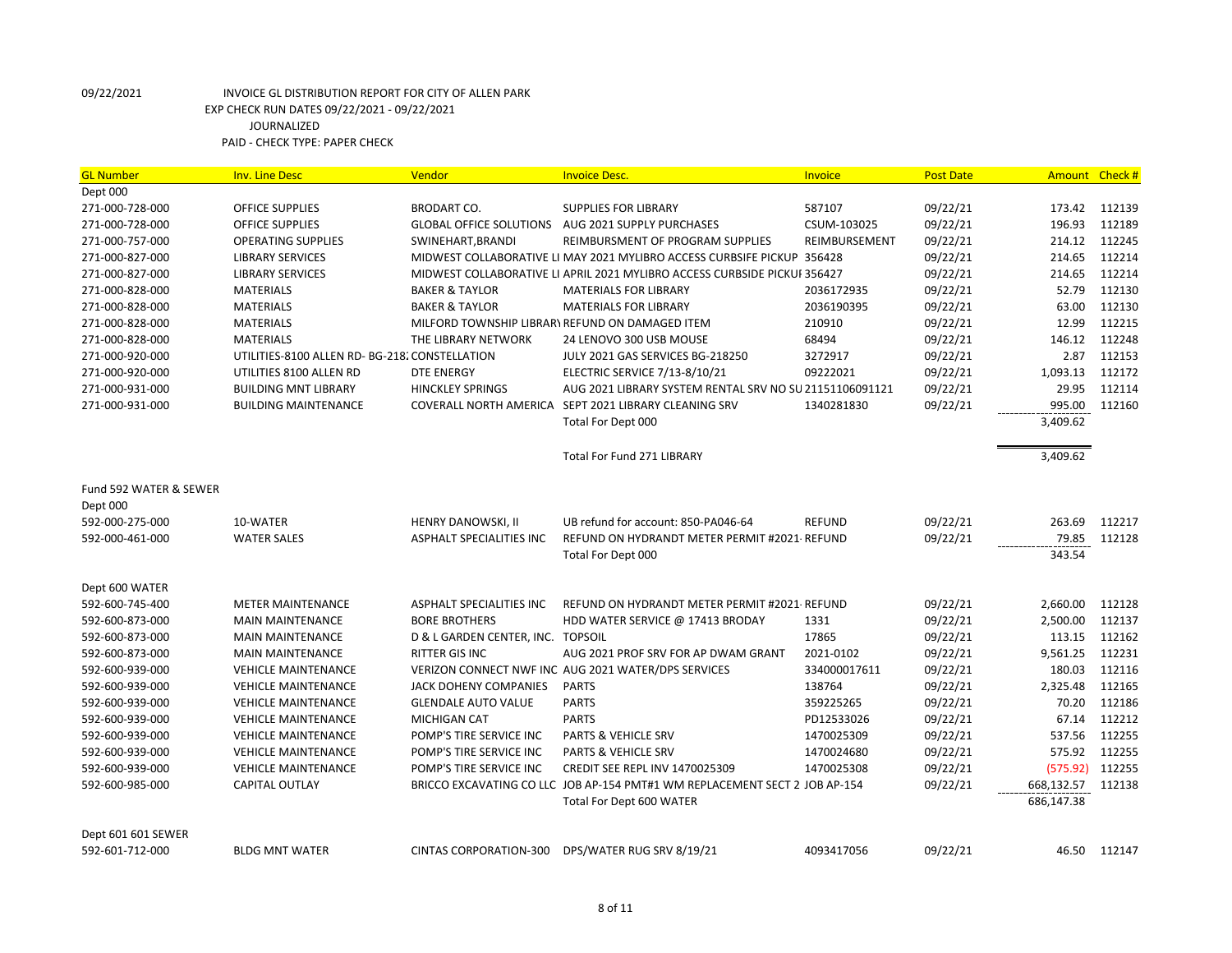| <b>GL Number</b>             | <b>Inv. Line Desc</b>                              | Vendor                                         | <b>Invoice Desc.</b>                                                                                    | <b>Invoice</b>   | <b>Post Date</b> | <b>Amount</b> | Check# |
|------------------------------|----------------------------------------------------|------------------------------------------------|---------------------------------------------------------------------------------------------------------|------------------|------------------|---------------|--------|
| 592-601-712-000              | <b>SALES TX EXEMPT</b>                             | <b>CINTAS CORPORATION-300</b>                  | DPS/WATER RUG SRV 8/12/21                                                                               | 4092728440       | 09/22/21         | 46.50         | 112147 |
| 592-601-712-000              | <b>SALES TX EXEMPT</b>                             | <b>CINTAS CORPORATION-300</b>                  | WATER/DPS RUG SRV 8/5/21                                                                                | 4092036050       | 09/22/21         | 46.50         | 112147 |
| 592-601-745-200              | PAVEMENT REPAIRS                                   | SAVONE CEMENT, INC.                            | CONCRETE PAVEMENT REPLACEMENT WATER I 10317-733                                                         |                  | 09/22/21         | 6,634.40      | 112238 |
| 592-601-757-000              | <b>OPERATING SUPPLIES</b>                          | <b>SMART BILL</b>                              | SEPT 2021 WATER BILLS & SUPPLIES                                                                        | 51987-S          | 09/22/21         | 1,959.48      | 112243 |
| 592-601-822-000              | <b>COMPUTER MNT/IT EQUIPMENT</b>                   | <b>CDW GOVERNMENT, LLC</b>                     | IT EQUIPMENT FOR WATER DEPT                                                                             | J72914           | 09/22/21         | 379.05        | 112146 |
| 592-601-908-000              | <b>IWC CHARGES- DETROIT</b>                        | GREAT LAKES WATER AUTHO AUG 2021 IWC CHARGES   |                                                                                                         | <b>AUGIWC</b>    | 09/22/21         | 1,605.39      | 112164 |
| 592-601-920-000              | UTILITIES 997 ENTERPRISE                           | <b>DTE ENERGY</b>                              | ELECTRIC SERVICE 7/13-8/10/21                                                                           | 09222021         | 09/22/21         | 4,440.80      | 112172 |
| 592-601-920-000              | UTILITIES NEW DPS                                  | <b>DTE ENERGY</b>                              | GAS SERVICES 7/31-8/31/21                                                                               | 09222021         | 09/22/21         | 150.79        | 112176 |
| 592-601-923-000              | <b>PROFESSIONAL SERVICES</b>                       | RITTER GIS INC                                 | AUG 2021 AMS/GIS SUPPORT SRV                                                                            | 2021-0109        | 09/22/21         | 1,120.00      | 112231 |
| 592-601-930-000              | <b>SEWER MAINTENANCE</b>                           |                                                | FISHBECK, THOMPSON, CARR I AP FAIRLANE GREEN SEWER STUDY THRU 9/3/2404067                               |                  | 09/22/21         | 3,456.93      | 112181 |
| 592-601-930-000              | <b>SEWER MAINTENANCE</b>                           | LOWER HURON SUPPLY CO. PARTS                   |                                                                                                         | 457422           | 09/22/21         | 444.52        | 112206 |
| 592-601-930-000              | <b>SEWER MAINTENANCE</b>                           | <b>OWENS FENCE INC</b>                         | LABOR & MATIERAL TO REPLACE POST/REPAIR 082690                                                          |                  | 09/22/21         | 375.00        | 112225 |
| 592-601-939-100              | <b>VEHICLE MAINTENANCE</b>                         |                                                | BAKER'S GAS & WELDING SUI AUG 2021 CYLINDER RENTAL                                                      | 09257233         | 09/22/21         | 27.57         | 112131 |
| 592-601-939-100              | <b>VEHICLE MAINTENANCE</b>                         | JACK DOHENY COMPANIES                          | <b>PARTS</b>                                                                                            | 138765           | 09/22/21         | 2,275.00      | 112165 |
| 592-601-939-100              | <b>VEHICLE MAINTENANCE</b>                         | SAFETY-KLEEN                                   | <b>SUPPLIES</b>                                                                                         | 86731005         | 09/22/21         | 69.90         | 112237 |
| 592-601-960-000              | TRAINING & EDUCATION                               | MCLAUGHLIN, JUSTIN                             | REIMBURSEMENT FOR TPOAM TUITION                                                                         | REIMBURSEMENT    | 09/22/21         | 531.00        | 112209 |
| 592-601-987-000              |                                                    |                                                | CAPITAL OUTLAY-MISCELLANEOUS FISHBECK, THOMPSON, CARR I AP SANITARY DIST 1,2,3,4 WEATHER CONTROL 404068 |                  | 09/22/21         | 18,054.50     | 112181 |
| 592-601-987-000              |                                                    |                                                | CAPITAL OUTLAY-MISCELLANEOUS FISHBECK, THOMPSON, CARR I PROF SRV THRU 9/3/21 AP WWCS ADDITIONAL 404066  |                  | 09/22/21         | 414.96        | 112181 |
| 592-601-987-000              | CAPITAL OUTLAY-MISCELLANEOUS LINDEN INDUSTRIES INC |                                                | DATALOGGING SRV 1/18/21-1/17/22                                                                         | M-410918-13      | 09/22/21         | 1,800.00      | 112205 |
|                              |                                                    |                                                | Total For Dept 601 601 SEWER                                                                            |                  |                  | 43,878.79     |        |
| Dept 603 603 BASIN           |                                                    |                                                |                                                                                                         |                  |                  |               |        |
| 592-603-853-000              | TELEPHONE M UHLENBERG                              | <b>VERIZON WIRELESS</b>                        | CITY HALL PHONE SRV 8/2-9/1/21                                                                          | 9887398929       | 09/22/21         | 472.14        | 112117 |
| 592-603-853-000              | <b>TELEPHONE</b>                                   | <b>VERIZON WIRELESS</b>                        | FIRE PHONE SRV 8/11-9/10/21                                                                             | 9888127607       | 09/22/21         | 76.02         | 112250 |
| 592-603-853-000              | <b>TELEPHONE</b>                                   | <b>VERIZON WIRELESS</b>                        | PUMP STN PHONE SRV 8/11-9/10/21                                                                         | 9888085508       | 09/22/21         | 253.05        | 112253 |
| 592-603-920-000              | UTILITIES-14500 MORAN APT#2-B(CONSTELLATION        |                                                | JULY 2021 GAS SERVICES BG-218251                                                                        | 3272920          | 09/22/21         | 0.00          | 112153 |
| 592-603-920-000              | UTILITIES 14500 MORAN BG-2182! CONSTELLATION       |                                                | JULY 2021 GAS SERVICES BG-218252                                                                        | 3272916          | 09/22/21         | 0.00          | 112153 |
| 592-603-920-000              | UTILITIES 1840 DIX RD                              | <b>DTE ENERGY</b>                              | ELECTRIC SERVICE 7/13-8/10/21                                                                           | 09222021         | 09/22/21         | 6,227.02      | 112172 |
| 592-603-930-000              | <b>SEWER MAINTENANCE</b>                           | <b>KENNEDY INDUSTRIES</b>                      | TROUBLESHOOT FLYGT 3085 NOT OPERATING I 627197                                                          |                  | 09/22/21         | 846.25        | 112201 |
| 592-603-930-000              | <b>SEWER MAINTENANCE</b>                           | MEYER LABORATORY, INC                          | PARTS FOR RETENTION BASIN                                                                               | 0803993-IN       | 09/22/21         | 2,540.48      | 112210 |
| 592-603-934-000              | <b>EQUIPMENT MAINTENANCE</b>                       | <b>KENNEDY INDUSTRIES</b>                      | INSTALL NEW MISSION MYDRO UNIT                                                                          | 627315           | 09/22/21         | 3,642.05      | 112201 |
| 592-603-934-000              | <b>EQUIPMENT MAINTENANCE</b>                       | <b>KENNEDY INDUSTRIES</b>                      | SRV TO LOWES PUMP STN                                                                                   | 627330           | 09/22/21         | 832.66        | 112201 |
|                              |                                                    |                                                | Total For Dept 603 603 BASIN                                                                            |                  |                  | 14,889.67     |        |
| Dept 604 ADMINISTRATION/DEBT |                                                    |                                                |                                                                                                         |                  |                  |               |        |
| 592-604-722-100              |                                                    |                                                | RETIREMENT CONTRIBUTION - DB PNC BANK NATIONAL ASSOC-SEPT 2021 MONTHLY PENSION PMT                      | <b>SEPT 2021</b> | 09/22/21         | 12,161.00     | 112229 |
| 592-604-820-000              | ENGINEERING                                        | <b>BUCCILLI GROUP, LLC</b>                     | INSPECTION SRV 9/17/21 UTILITY REPAIRS                                                                  | 4741             | 09/22/21         | 432.00        | 112140 |
| 592-604-820-000              | <b>ENGINEERING</b>                                 |                                                | FISHBECK, THOMPSON, CARR I PROF SRV THR 9/3 AP/FAIRLANE GREEN WATEI 404116                              |                  | 09/22/21         | 718.00        | 112181 |
| 592-604-987-200              | <b>CITY GO EXPENSE</b>                             | KEY GOVERNMENT FINANCE   2020 LTGO DDA INT PMT |                                                                                                         | 4766364          | 09/22/21         | 9,450.00      | 112120 |
| 592-604-987-200              | <b>CITY GO EXPENSE</b>                             |                                                | COMERICA COMM LENDING ! WATER METER PRINCIPAL & INTEREST PMT                                            | 98-9548630-5 W   | 09/22/21         | 541,390.50    | 112151 |
| 592-604-990-500              | COMERICA TERM LOAN                                 |                                                | COMERICA COMM LENDING ! DPS LOAN PRINCIPLE & INTEREST PMT                                               | 98-9548630-5 D   | 09/22/21         | 305,237.00    | 112151 |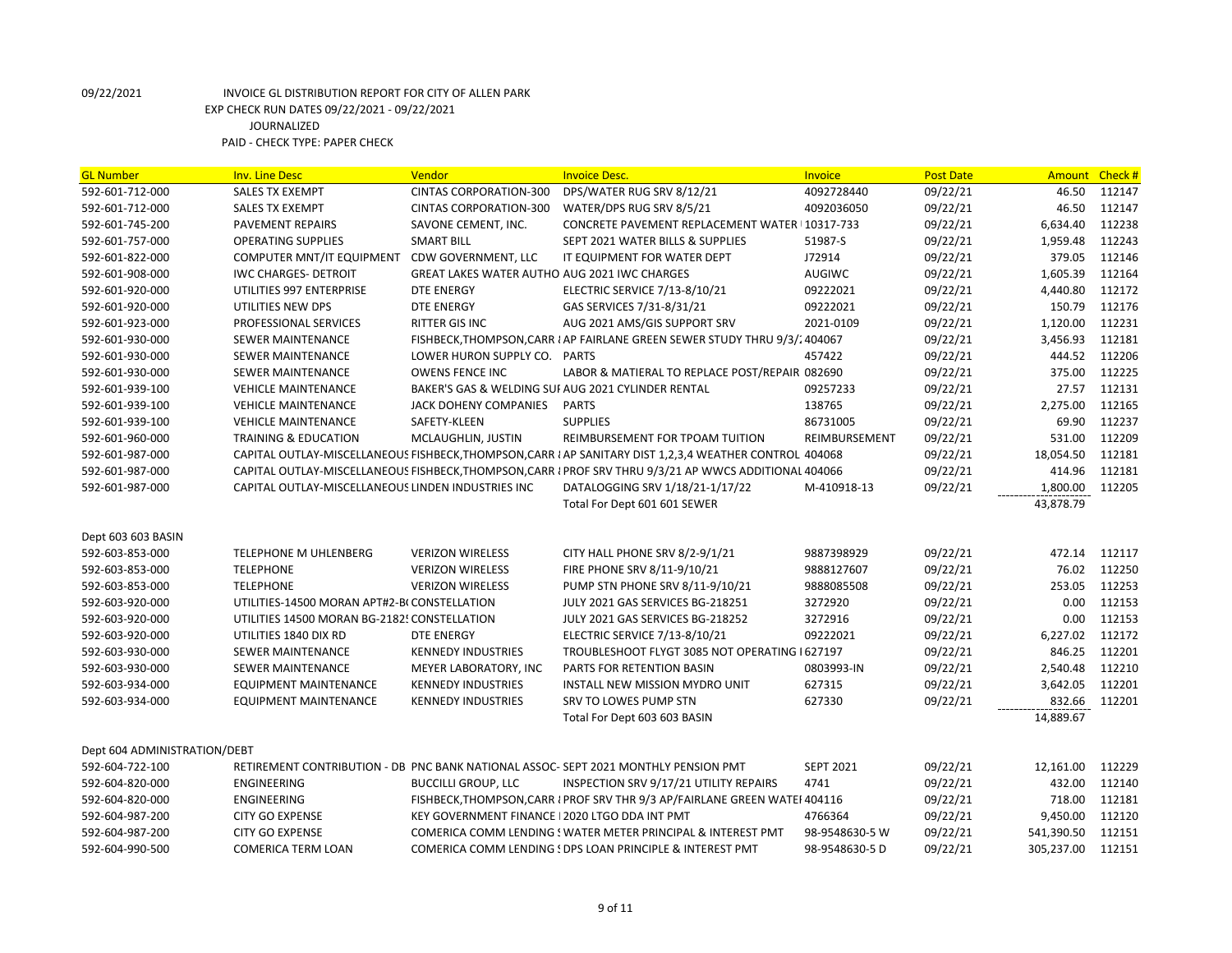| <b>GL Number</b>                    | <b>Inv. Line Desc</b>                                   | Vendor                                   | <b>Invoice Desc.</b>                                                                                       | <b>Invoice</b>                                   | <b>Post Date</b>     |                              | Amount Check # |
|-------------------------------------|---------------------------------------------------------|------------------------------------------|------------------------------------------------------------------------------------------------------------|--------------------------------------------------|----------------------|------------------------------|----------------|
|                                     |                                                         |                                          | Total For Dept 604 ADMINISTRATION/DEBT                                                                     |                                                  |                      | 869,388.50                   |                |
|                                     |                                                         |                                          | Total For Fund 592 WATER & SEWER                                                                           |                                                  |                      | 1,614,647.88                 |                |
| Fund 701 TRUST AND AGENCY           |                                                         |                                          |                                                                                                            |                                                  |                      |                              |                |
| Dept 000                            |                                                         |                                          |                                                                                                            |                                                  |                      |                              |                |
| 701-000-240-000                     | <b>BLOCK GRANT REHAB. ESCROW</b>                        |                                          | WAYNE COUNTY COMMUNIT 2020 RFP PROJECT FOR KENNEDY PARK                                                    | <b>RFP PROJECT</b>                               | 09/22/21             | 30,517.10                    | 112257         |
| 701-000-242-000                     | CITY FESTIVITIES ESCROW                                 |                                          | SCIOTO SECURITY COMPANY, SEC GUARDS SRV FOR 2021 ST FAIR 8/5-8/8/21 75446                                  |                                                  | 09/22/21             | 402.00                       | 112239         |
| 701-000-249-000                     | <b>FLOWER BED ESCROW</b>                                |                                          | FOUR STAR GREENHOUSE, IN FLOWERS FOR 2021 ADOPT A FLOWERBED                                                | 958009                                           | 09/22/21             | 2,719.45                     | 112182         |
| 701-000-249-000                     | <b>FLOWER BED ESCROW</b>                                | FOUR STAR GREENHOUSE, IN CM ON RET ITEMS |                                                                                                            | 1030526                                          | 09/22/21             | (1,389.66)                   | 112182         |
|                                     |                                                         |                                          | Total For Dept 000                                                                                         |                                                  |                      | 32,248.89                    |                |
|                                     |                                                         |                                          | Total For Fund 701 TRUST AND AGENCY                                                                        |                                                  |                      | 32,248.89                    |                |
| Fund 703 SCHOOL AND COUNTY TAX FUND |                                                         |                                          |                                                                                                            |                                                  |                      |                              |                |
| Dept 000                            |                                                         |                                          |                                                                                                            |                                                  |                      |                              |                |
| 703-000-225-009                     | DUE TO SCHOOLS- OPERATING                               |                                          | ALLEN PARK PUBLIC SCHOOLS TAX DISTRIBUTION THRU 9/1/21                                                     | <b>TAX THRU 9/1/21</b>                           | 09/22/21             | 3,056,062.28                 | 2011           |
| 703-000-225-009<br>703-000-225-009  | DUE TO SCHOOLS                                          |                                          | MELVINDALE NAP PUBLIC SCI TAX DISTRIBUTION THRU 9/1/21                                                     | <b>TAX THRU 9/1/21</b>                           | 09/22/21             | 269,758.38                   | 2012<br>2013   |
| 703-000-236-000                     | DUE TO SCHOOLS- OPERATING                               |                                          | SOUTHGATE COMMUNITY SC TAX DISTRIBUTION THRU 9/1/21                                                        | <b>TAX THRU 9/1/21</b>                           | 09/22/21             | 117,367.05                   | 2014           |
| 703-000-240-000                     | DUE TO WAYNE CO.- RESA/ISD<br>DUE TO WAYNE CO. - S.E.T. |                                          | WAYNE COUNTY TREASURER TAX DISTRIBUTION THRU 9/1/21<br>WAYNE COUNTY TREASURER TAX DISTRIBUTION THRU 9/1/21 | <b>TAX THRU 9/1/21</b><br><b>TAX THRU 9/1/21</b> | 09/22/21<br>09/22/21 | 1,646,754.54<br>1,812,347.09 | 2014           |
| 703-000-241-000                     | DUE TO WAYNE CO.-OPERATING                              |                                          | WAYNE COUNTY TREASURER TAX DISTRIBUTION THRU 9/1/21                                                        | <b>TAX THRU 9/1/21</b>                           | 09/22/21             | 1,667,568.03                 | 2014           |
| 703-000-275-000                     | <b>REFUNDABLE TAXES</b>                                 | MCKINZIE, NANCY                          | 2021 Sum Tax Refund 30 026 01 0502 000                                                                     | 30026010502000                                   | 09/22/21             | 1,197.71                     | 2015           |
| 703-000-275-000                     | <b>REFUNDABLE TAXES</b>                                 | SAWICKI, MELISSA                         | OVERPMT ON SUMMER 2021 TAXES 30016060 TAX REFUND                                                           |                                                  | 09/22/21             | 1,333.67                     | 2016           |
|                                     |                                                         |                                          | Total For Dept 000                                                                                         |                                                  |                      | 8,572,388.75                 |                |
|                                     |                                                         |                                          |                                                                                                            |                                                  |                      |                              |                |
|                                     |                                                         |                                          | Total For Fund 703 SCHOOL AND COUNTY TAX FUND                                                              |                                                  |                      | 8,572,388.75                 |                |
|                                     |                                                         | <b>Fund Totals:</b>                      |                                                                                                            |                                                  |                      |                              |                |
|                                     |                                                         |                                          | Fund 101 GENERAL FUND                                                                                      |                                                  |                      | 885,099.20                   |                |
|                                     |                                                         |                                          | Fund 202 MAJOR STREET FUND                                                                                 |                                                  |                      | 1,644.05                     |                |
|                                     |                                                         |                                          | Fund 203 LOCAL STREET FUND                                                                                 |                                                  |                      | 245,482.02                   |                |
|                                     |                                                         |                                          | Fund 226 RUBBISH FUND                                                                                      |                                                  |                      | 4,412.80                     |                |
|                                     |                                                         |                                          | Fund 243 BROWNFIELD REDEVELOPMENT AUTHORITY                                                                |                                                  |                      | 191,575.00                   |                |
|                                     |                                                         |                                          | Fund 249 BUILDING FUND                                                                                     |                                                  |                      | 12,290.42                    |                |
|                                     |                                                         |                                          | Fund 250 DDA OPERATING                                                                                     |                                                  |                      | 4,181.59                     |                |
|                                     |                                                         |                                          | Fund 271 LIBRARY                                                                                           |                                                  |                      | 3,409.62                     |                |
|                                     |                                                         |                                          | Fund 592 WATER & SEWER                                                                                     |                                                  |                      | 1,614,647.88                 |                |
|                                     |                                                         |                                          | Fund 701 TRUST AND AGENCY                                                                                  |                                                  |                      | 32,248.89                    |                |
|                                     |                                                         |                                          | Fund 703 SCHOOL AND COUNTY TAX FUND                                                                        |                                                  |                      | 8,572,388.75                 |                |
|                                     |                                                         |                                          |                                                                                                            |                                                  |                      |                              |                |